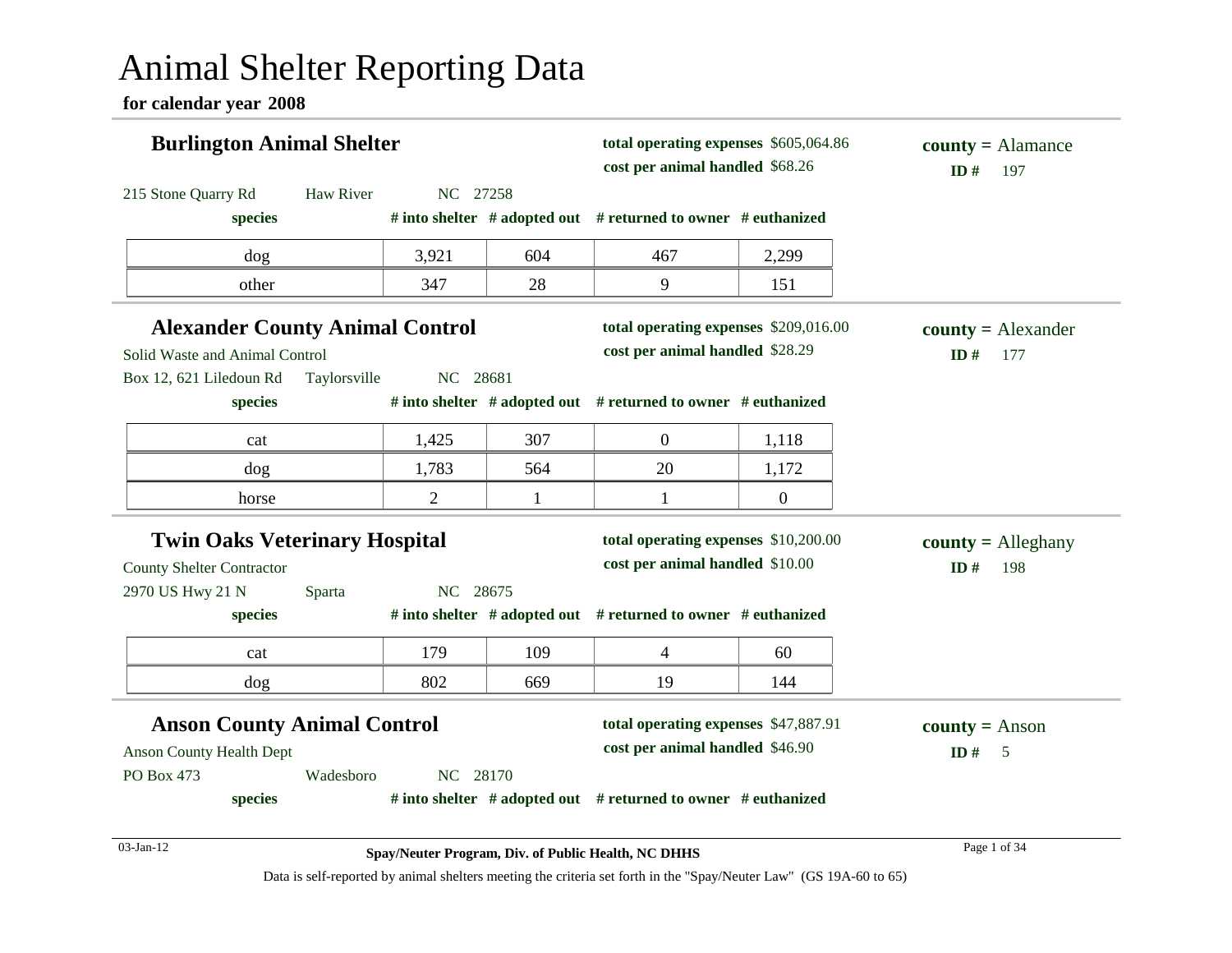| <b>Anson County Animal Control</b><br><b>Anson County Health Dept</b> |                                                     |                  | total operating expenses \$47,887.91<br>cost per animal handled \$46.90 |                                                                                                                    | <b>county</b> = Anson<br>ID $#$<br>5 |  |
|-----------------------------------------------------------------------|-----------------------------------------------------|------------------|-------------------------------------------------------------------------|--------------------------------------------------------------------------------------------------------------------|--------------------------------------|--|
| PO Box 473                                                            | Wadesboro<br>NC 28170                               |                  |                                                                         |                                                                                                                    |                                      |  |
| species                                                               |                                                     |                  | # into shelter # adopted out # returned to owner # euthanized           |                                                                                                                    |                                      |  |
| cat                                                                   | 267                                                 | $\boldsymbol{0}$ | $\boldsymbol{0}$                                                        | 267                                                                                                                |                                      |  |
| dog                                                                   | 754                                                 | 8                | 4                                                                       | 742                                                                                                                |                                      |  |
| <b>Avery County Humane Society Shelter</b>                            |                                                     |                  |                                                                         | total operating expenses \$287,622.19                                                                              | <b>county</b> = $A$ very             |  |
| <b>Avery County Contractor</b>                                        |                                                     |                  | cost per animal handled \$111.28                                        |                                                                                                                    | ID#<br>167                           |  |
| PO Box 2474                                                           | <b>Banner Elk</b><br>NC 28604                       |                  |                                                                         |                                                                                                                    |                                      |  |
| species                                                               |                                                     |                  | # into shelter # adopted out # returned to owner # euthanized           |                                                                                                                    |                                      |  |
| cat                                                                   | 356                                                 | 104              | $\tau$                                                                  | 223                                                                                                                |                                      |  |
| dog                                                                   | 552                                                 | 301              | 39                                                                      | 161                                                                                                                |                                      |  |
| <b>Beaufort County Animal Control</b>                                 |                                                     |                  | cost per animal handled \$80.71                                         | total operating expenses \$307,028.00                                                                              | $county = Beaufort$<br>ID#<br>9      |  |
| 121 W 3rd St<br>species                                               | NC 27889<br>Washington                              |                  | # into shelter # adopted out # returned to owner # euthanized           |                                                                                                                    |                                      |  |
| bird                                                                  | $\overline{2}$                                      | $\overline{2}$   | $\mathbf{0}$                                                            | $\overline{0}$                                                                                                     |                                      |  |
| cat                                                                   | 1,927                                               | 261              | 21                                                                      | 1,666                                                                                                              |                                      |  |
| dog                                                                   | 1,870                                               | 463              | 122                                                                     | 1,296                                                                                                              |                                      |  |
| ferret                                                                | $\mathbf{1}$                                        | 1                | $\boldsymbol{0}$                                                        | $\overline{0}$                                                                                                     |                                      |  |
| guinea pig                                                            | $\overline{2}$                                      | $\overline{2}$   | $\boldsymbol{0}$                                                        | $\overline{0}$                                                                                                     |                                      |  |
| rabbit                                                                | $\mathbf{2}$                                        | $\overline{c}$   | $\boldsymbol{0}$                                                        | $\boldsymbol{0}$                                                                                                   |                                      |  |
| <b>Bladen County Animal Control</b>                                   |                                                     |                  |                                                                         | total operating expenses \$201,837.32                                                                              | $county = B$ laden                   |  |
| <b>Bladen County Health Dept</b>                                      |                                                     |                  | cost per animal handled \$78.05                                         |                                                                                                                    | ID#<br>- 11                          |  |
| PO Box 189                                                            | NC 28337<br>Elizabethtown                           |                  |                                                                         |                                                                                                                    |                                      |  |
| species                                                               |                                                     |                  | # into shelter # adopted out # returned to owner # euthanized           |                                                                                                                    |                                      |  |
| 03-Jan-12                                                             | Spay/Neuter Program, Div. of Public Health, NC DHHS |                  |                                                                         |                                                                                                                    | Page 2 of 34                         |  |
|                                                                       |                                                     |                  |                                                                         | Data is self-reported by animal shelters meeting the criteria set forth in the "Spay/Neuter Law" (GS 19A-60 to 65) |                                      |  |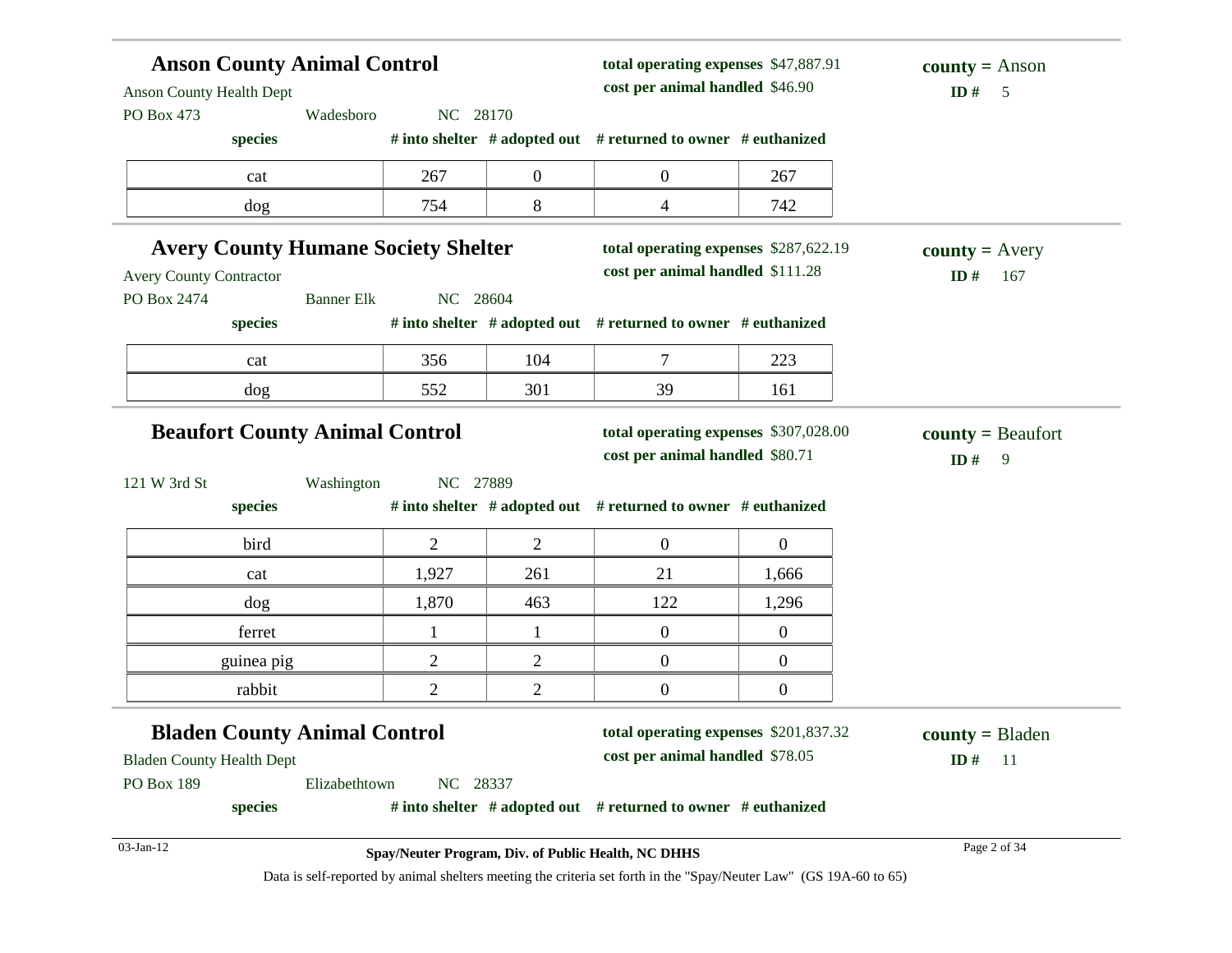## **Bladen County Animal Control**

**total operating expenses** \$201,837.32 **cost per animal handled**

### $ID# 11$ **county =** Bladen

**county =** Brunswick

Bladen County Health Dept

PO Box 189 Elizabethtown NC 28337

**species # into shelter # adopted out # returned to owner # euthanized**

| cat | $\sim$<br>ے ب | 144               |    | $\sim$<br>40∠                      |
|-----|---------------|-------------------|----|------------------------------------|
| dog | 05            | $\Delta$ 97<br>ェノ | oι | $\sim$ $\sim$ $\sim$<br><b>JJU</b> |

### **Brunswick County Animal Services**

**total operating expenses** \$823,910.47

**cost per animal handled** \$124.42 **ID #** 12

Brunswick County Health Dept

PO Box 92 Supply NC 28462

**species # into shelter # adopted out # returned to owner # euthanized**

| bat             |                | $\mathbf{0}$     | $\boldsymbol{0}$ | 1                |
|-----------------|----------------|------------------|------------------|------------------|
| bird            | 15             | 11               | $\boldsymbol{0}$ | $\boldsymbol{0}$ |
| cat             | 3,503          | 144              | 35               | 3,285            |
| $_{\text{cow}}$ |                | $\boldsymbol{0}$ |                  | $\boldsymbol{0}$ |
| coyote          | 3              | $\boldsymbol{0}$ | $\boldsymbol{0}$ | $\mathfrak{Z}$   |
| dog             | 2,779          | 651              | 299              | 1,797            |
| goat            | 24             | 22               | $\boldsymbol{0}$ | $\mathbf{1}$     |
| guinea pig      | -1             | 1                | $\boldsymbol{0}$ | $\boldsymbol{0}$ |
| horse           | $\overline{3}$ | $\overline{2}$   | 1                | $\boldsymbol{0}$ |
| opossum         | 175            | $\boldsymbol{0}$ | $\boldsymbol{0}$ | 148              |
| pig             | 14             | 12               | $\overline{2}$   | $\boldsymbol{0}$ |
| rabbit          | 2              | $\overline{2}$   | $\boldsymbol{0}$ | $\boldsymbol{0}$ |
| raccoon         | 100            | $\boldsymbol{0}$ | $\boldsymbol{0}$ | 96               |
| squirrel        | T.             | $\boldsymbol{0}$ | $\boldsymbol{0}$ | $\boldsymbol{0}$ |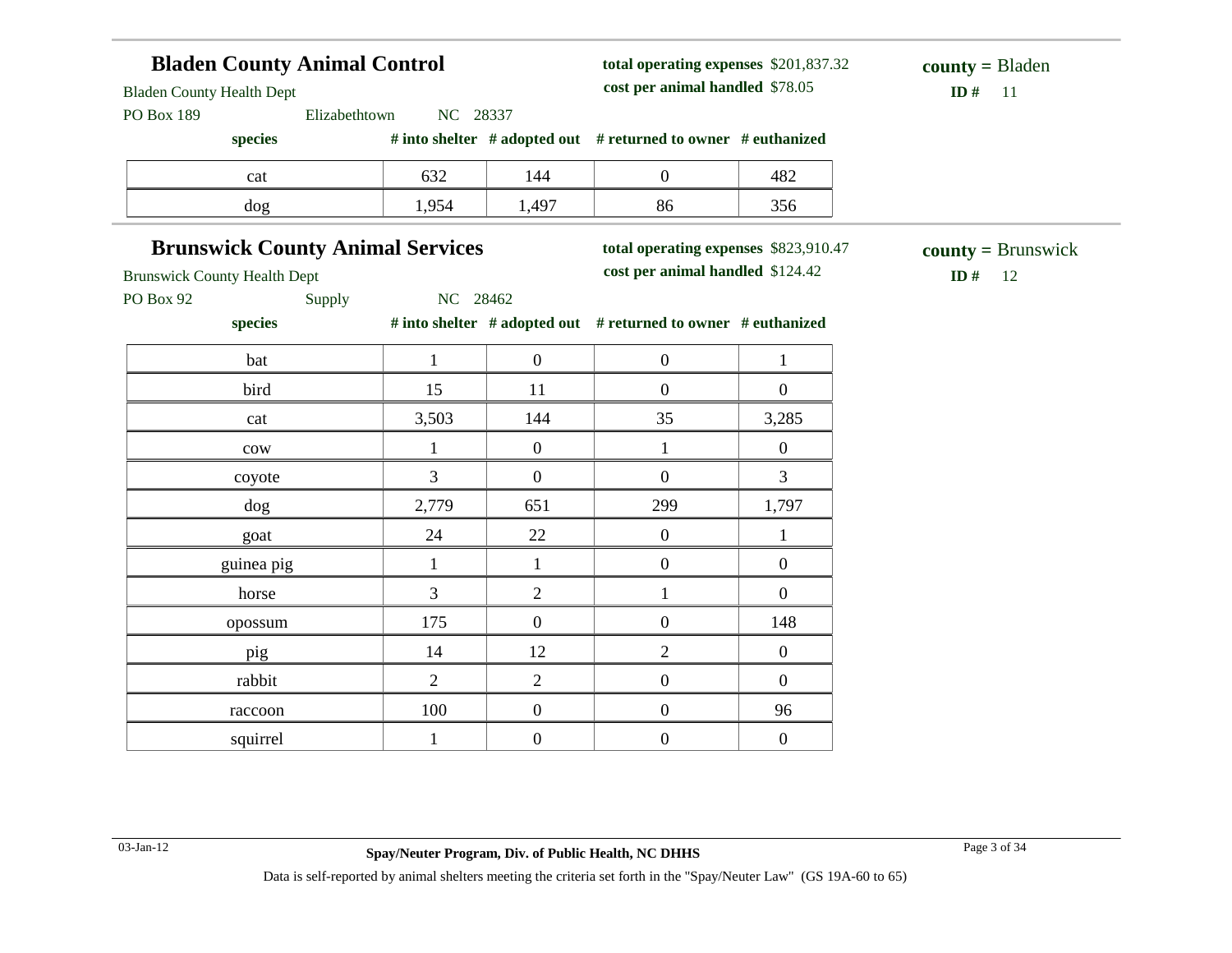## **Buncombe/Asheville Humane Society**

**total operating expenses** \$1,125,250.00 **cost per animal handled**

 $ID# 7$ **county =** Buncombe

|  | 72 Lees Creek Rd |  |  |  |
|--|------------------|--|--|--|
|--|------------------|--|--|--|

72 Lees Creek Rd Asheville NC 28806

**species # into shelter # adopted out # returned to owner # euthanized**

| 32             | $\boldsymbol{0}$ | $\boldsymbol{0}$ | 18                                                                           |
|----------------|------------------|------------------|------------------------------------------------------------------------------|
| $\overline{2}$ | $\boldsymbol{0}$ | $\mathbf{1}$     | $\,1\,$                                                                      |
| 3,454          | 579              | 89               | 2,651                                                                        |
| 14             | $\sqrt{6}$       | $\,1$            | $\boldsymbol{0}$                                                             |
| $\overline{2}$ | $\boldsymbol{0}$ | $\mathbf{1}$     | $\mathbf 1$                                                                  |
| $\overline{2}$ | $\overline{0}$   | $\overline{0}$   | $\overline{2}$                                                               |
| $\overline{2}$ | $\boldsymbol{0}$ | $\boldsymbol{0}$ | $\,1$                                                                        |
| 3,858          | 1,103            | 687              | 1,786                                                                        |
| 5              | $\overline{4}$   | $\boldsymbol{0}$ | $\boldsymbol{0}$                                                             |
| $\overline{4}$ | $\boldsymbol{0}$ | $\boldsymbol{0}$ | $\overline{3}$                                                               |
| $\overline{2}$ | $\overline{2}$   | $\boldsymbol{0}$ | $\boldsymbol{0}$                                                             |
| 24             | $\mathbf{1}$     | $\boldsymbol{0}$ | $\overline{2}$                                                               |
| 14             | $\boldsymbol{0}$ | $\boldsymbol{0}$ | $8\,$                                                                        |
| 16             | 9                | $\boldsymbol{0}$ | $8\,$                                                                        |
| 15             | $\overline{4}$   | $\boldsymbol{0}$ | 11                                                                           |
| 20             | $\overline{4}$   | 11               | $\,1$                                                                        |
| $\mathbf{1}$   | $\boldsymbol{0}$ | $\boldsymbol{0}$ | $\mathbf{1}$                                                                 |
| 12             | $\boldsymbol{0}$ | $\boldsymbol{0}$ | 12                                                                           |
| $\overline{3}$ | $\mathbf{1}$     | $\mathbf{1}$     | $\mathbf{1}$                                                                 |
| 29             | $\,1$            | $\boldsymbol{0}$ | 11                                                                           |
| 51             | $\boldsymbol{0}$ | $\boldsymbol{0}$ | 36                                                                           |
| 17             | 5                | $\boldsymbol{0}$ | 12                                                                           |
| 24             | $30\,$           | $\boldsymbol{0}$ | $\overline{2}$                                                               |
|                |                  |                  | $\pi$ muy shence $\pi$ adopted out $\pi$ returned to owner $\pi$ equitamized |

03-Jan-12 Page 4 of 34 **Spay/Neuter Program, Div. of Public Health, NC DHHS**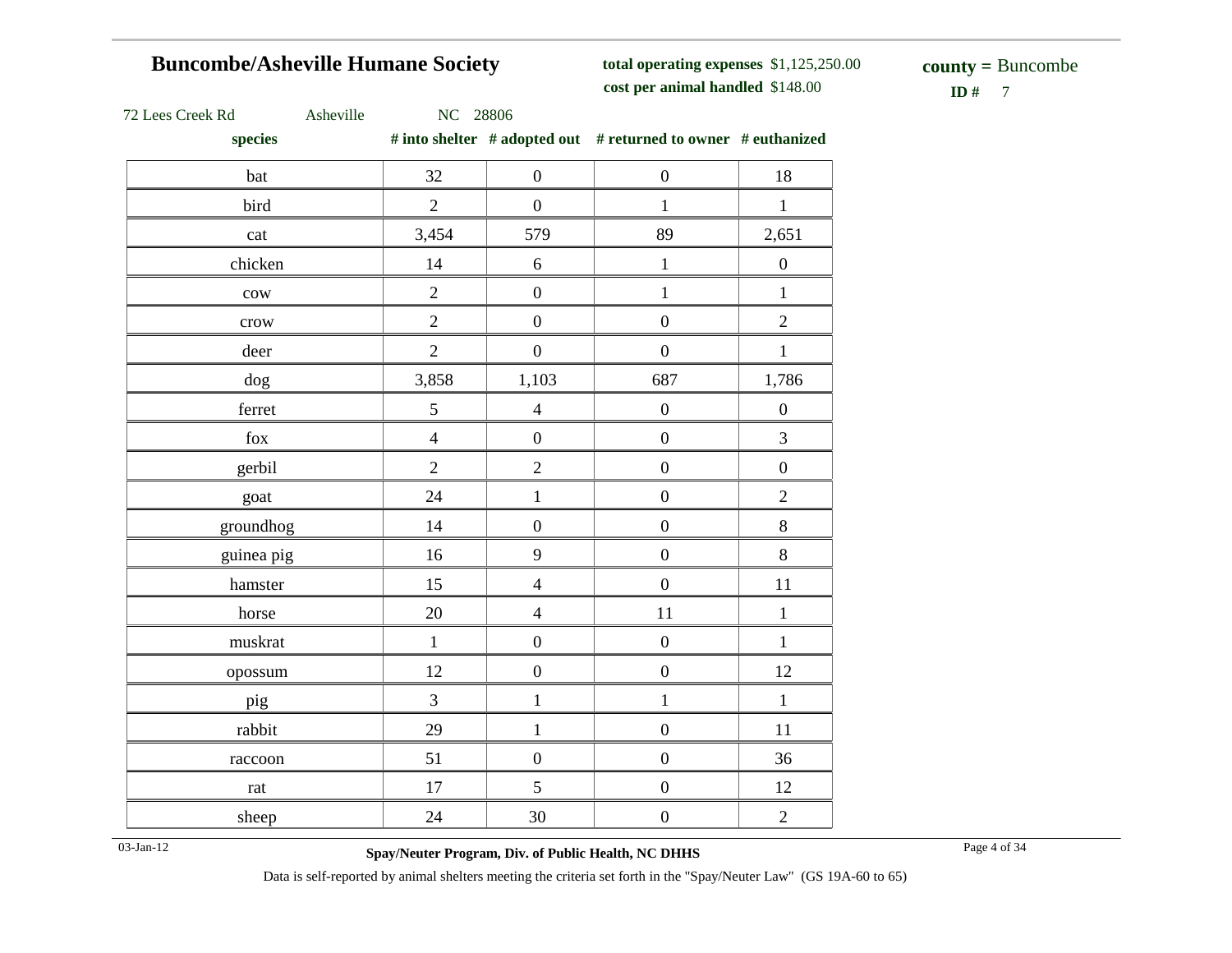| <b>Buncombe/Asheville Humane Society</b>        |           |                |                  | total operating expenses \$1,125,250.00<br>cost per animal handled \$148.00 | $county = Buncombe$<br>ID#<br>7 |                                   |
|-------------------------------------------------|-----------|----------------|------------------|-----------------------------------------------------------------------------|---------------------------------|-----------------------------------|
| 72 Lees Creek Rd                                | Asheville | NC 28806       |                  |                                                                             |                                 |                                   |
| species                                         |           |                |                  | # into shelter $#$ adopted out $#$ returned to owner $#$ euthanized         |                                 |                                   |
| squirrel                                        |           | 3              | $\overline{0}$   | $\boldsymbol{0}$                                                            | 3                               |                                   |
| wild bird                                       |           | 18             | $\boldsymbol{0}$ | $\boldsymbol{0}$                                                            | 17                              |                                   |
| <b>Burke County Animal Shelter</b>              |           |                |                  | total operating expenses \$251,000.00                                       |                                 | $county = Burke$                  |
| <b>Burke County Sheriff's Dept</b>              |           |                |                  | cost per animal handled \$41.00                                             |                                 | ID $#$<br>13                      |
| 150 Government Dr                               | Morganton | NC 28655       |                  |                                                                             |                                 |                                   |
| species                                         |           |                |                  | # into shelter # adopted out # returned to owner # euthanized               |                                 |                                   |
| cat                                             |           | 2,786          | 99               | 7                                                                           | 2,680                           |                                   |
| dog                                             |           | 3,362          | 949              | 204                                                                         | 2,209                           |                                   |
| <b>SEE #13 City of Morganton Animal Control</b> |           |                |                  | total operating expenses \$251,000.00                                       |                                 | $county = Burke$                  |
| See #13 NON_REPORT                              |           |                |                  | cost per animal handled \$41.00                                             |                                 | ID#<br>37                         |
| 201 W Meeting St                                | Morganton | NC 28655       |                  |                                                                             |                                 |                                   |
| species                                         |           |                |                  | # into shelter $#$ adopted out $#$ returned to owner $#$ euthanized         |                                 |                                   |
| cat                                             |           | 2,786          | 99               | $\tau$                                                                      | 2,680                           |                                   |
| dog                                             |           | 3,362          | 949              | 204                                                                         | 2,209                           |                                   |
| <b>Caldwell County Animal Control</b>           |           |                |                  | total operating expenses \$389,008.68                                       |                                 | $\text{county} = \text{Caldwell}$ |
|                                                 |           |                |                  | cost per animal handled \$74.64                                             |                                 | ID#<br>15                         |
| PO Box 2200                                     | Lenoir    | NC 28645       |                  |                                                                             |                                 |                                   |
| species                                         |           |                |                  | # into shelter # adopted out # returned to owner # euthanized               |                                 |                                   |
| bat                                             |           | 4              | $\boldsymbol{0}$ | $\boldsymbol{0}$                                                            | $\mathbf{1}$                    |                                   |
| bird                                            |           | $\overline{2}$ | $\overline{0}$   | $\mathbf{1}$                                                                | $\boldsymbol{0}$                |                                   |
| cat                                             |           | 2,192          | 62               | 39                                                                          | 2,017                           |                                   |
| deer                                            |           | $\mathbf{1}$   | $\overline{0}$   | $\boldsymbol{0}$                                                            | $\mathbf{1}$                    |                                   |
| $03-Jan-12$                                     |           |                |                  | Spay/Neuter Program, Div. of Public Health, NC DHHS                         |                                 | Page 5 of 34                      |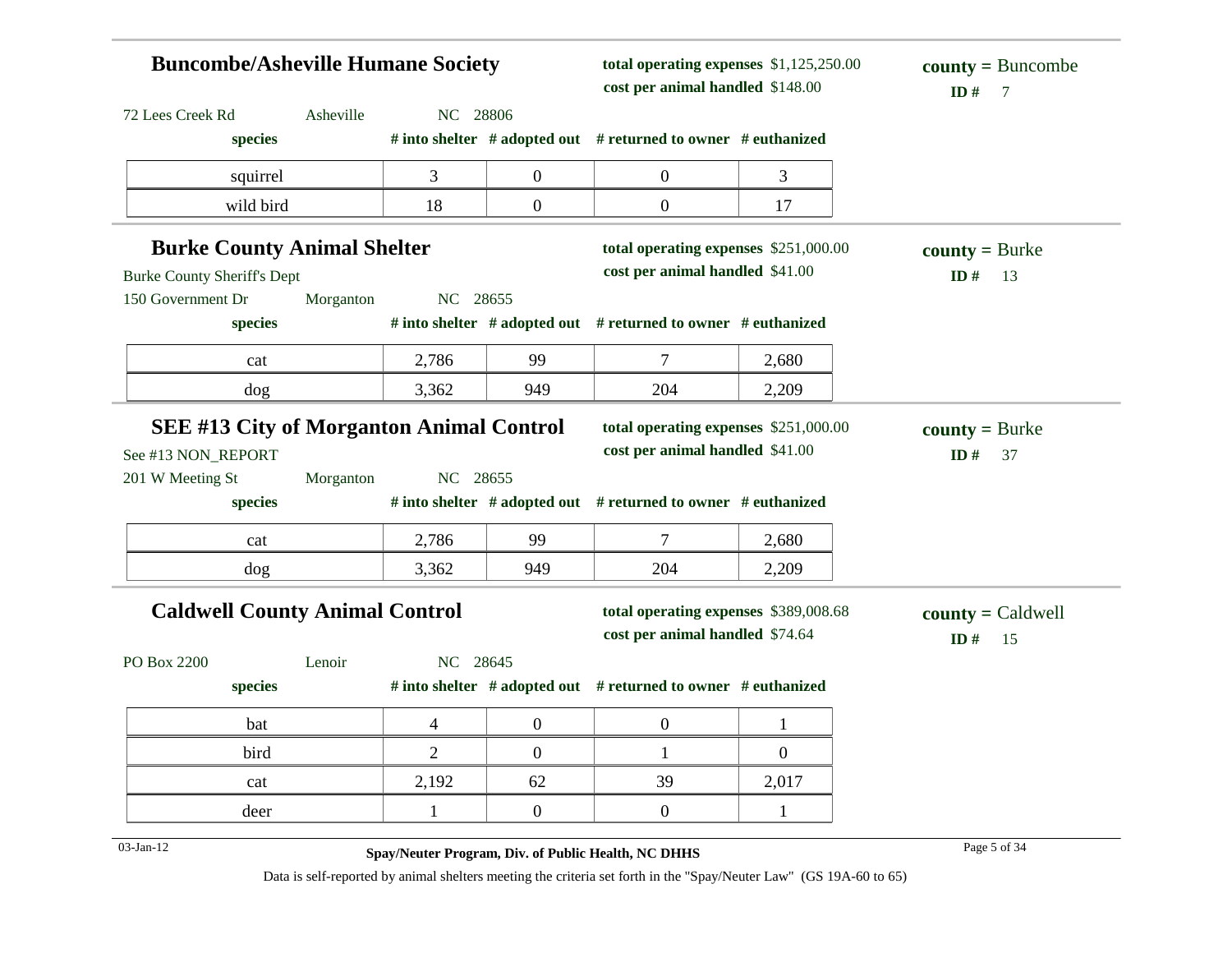## **Caldwell County Animal Control**

**total operating expenses** \$389,008.68 **cost per animal handled**

 $ID# 15$ **county =** Caldwell

| PO Box 2200 |  |
|-------------|--|
|-------------|--|

2200 Lenoir NC 28645

| species   |                |                | # into shelter # adopted out # returned to owner # euthanized |       |
|-----------|----------------|----------------|---------------------------------------------------------------|-------|
| dog       | 2,970          | 219            | 206                                                           | 2,478 |
| ferret    |                | $\theta$       | $\Omega$                                                      |       |
| fox       |                | 0              | $\theta$                                                      | 0     |
| goat      | 3              | $\overline{2}$ |                                                               | 0     |
| groundhog | $\overline{2}$ | 0              | $\boldsymbol{0}$                                              |       |
| hawk      |                | 0              | $\theta$                                                      | 0     |
| opossum   | 11             | 0              | $\overline{0}$                                                | 3     |
| pig       | 4              | 0              | $\overline{2}$                                                |       |
| rabbit    | 3              | $\overline{2}$ | $\theta$                                                      |       |
| raccoon   | 13             | 0              | $\theta$                                                      | 8     |
| skunk     |                | 0              | $\overline{0}$                                                |       |
| snake     | 2              | 0              |                                                               |       |

### **Carteret County Humane Society Animal Shel**

**total operating expenses** \$254,408.00

**cost per animal handled** \$53.72 **ID #** 122

Humane Society of Carteret Co.

PO Box 357 Newport NC 28570

| species    |       |     | # into shelter $#$ adopted out $#$ returned to owner $#$ euthanized |       |
|------------|-------|-----|---------------------------------------------------------------------|-------|
| cat        | 2,944 | 205 | 39                                                                  | 2,493 |
| dog        | 1,778 | 732 | 342                                                                 | 701   |
| ferret     |       |     |                                                                     |       |
| guinea pig |       |     |                                                                     |       |
| lizard     |       |     |                                                                     |       |
| rabbit     |       |     |                                                                     |       |

03-Jan-12 Page 6 of 34 **Spay/Neuter Program, Div. of Public Health, NC DHHS**

**county =** Carteret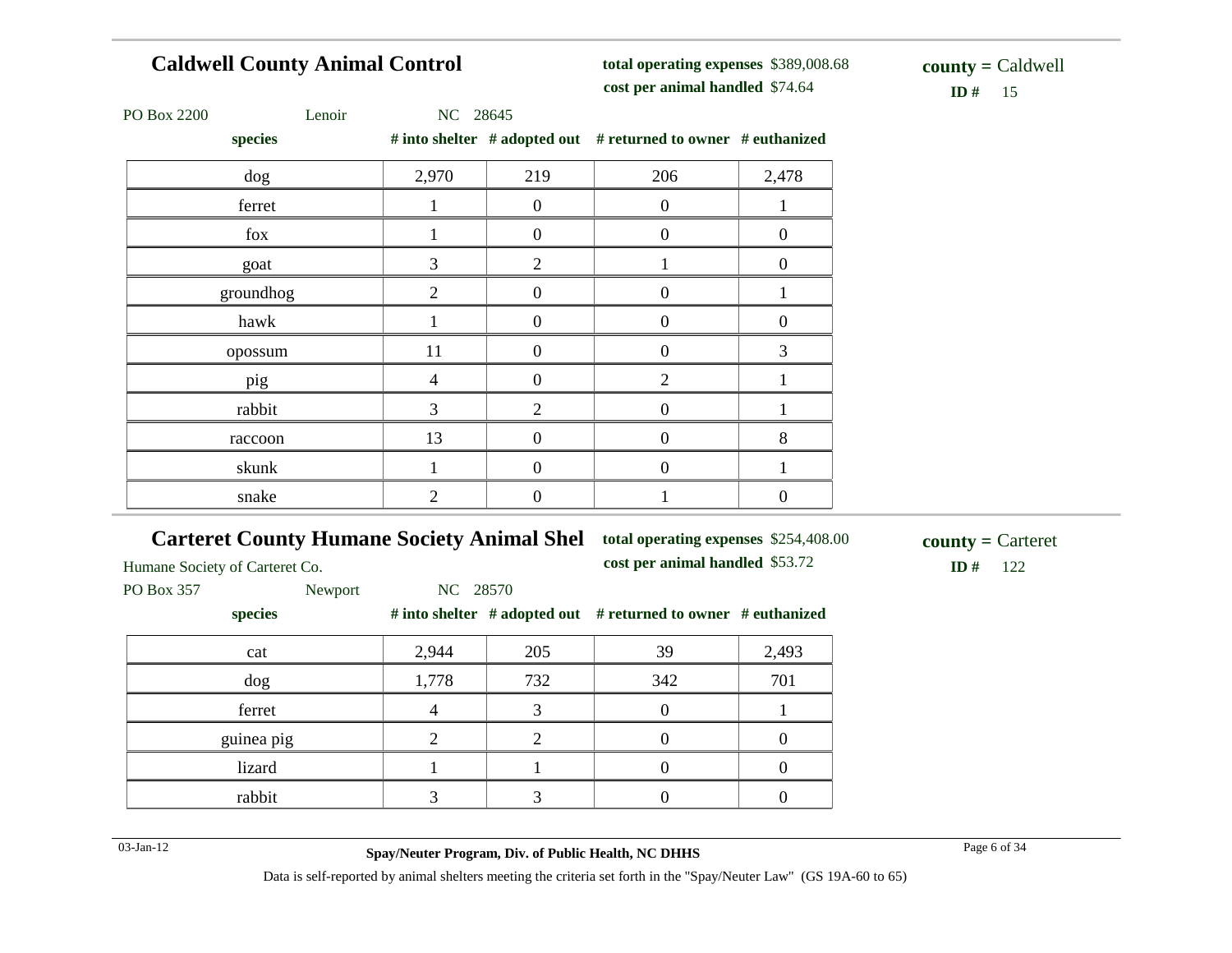| Humane Society of Carteret Co. |                                                      |                | <b>Carteret County Humane Society Animal Shel</b> | cost per animal handled \$53.72                               |                  |                           |
|--------------------------------|------------------------------------------------------|----------------|---------------------------------------------------|---------------------------------------------------------------|------------------|---------------------------|
| PO Box 357                     | Newport                                              | NC 28570       |                                                   |                                                               |                  |                           |
|                                | species                                              |                |                                                   | # into shelter # adopted out # returned to owner # euthanized |                  |                           |
|                                | raccoon                                              | 3              | $\boldsymbol{0}$                                  | $\overline{0}$                                                | 3                |                           |
|                                | <b>Animal Protection Society of the Northern Pie</b> |                |                                                   | total operating expenses \$110,000.00                         |                  | $county = Caswell$        |
|                                | <b>Caswell County Animal Control</b>                 |                |                                                   | cost per animal handled \$54.00                               |                  | ID $#$<br>-18             |
| PO Box 193                     | Yanceyville                                          | NC 27379       |                                                   |                                                               |                  |                           |
|                                | species                                              |                |                                                   | # into shelter # adopted out # returned to owner # euthanized |                  |                           |
|                                | cat                                                  | 784            | 225                                               | 16                                                            | 521              |                           |
|                                | chicken                                              | $\mathbf{1}$   | $\overline{0}$                                    | $\boldsymbol{0}$                                              | 1                |                           |
|                                | dog                                                  | 1,211          | 695                                               | 66                                                            | 489              |                           |
|                                | goat                                                 | $\mathbf{1}$   | $\mathbf{1}$                                      | $\mathbf{0}$                                                  | $\mathbf{0}$     |                           |
|                                | guinea pig                                           | 1              | $\mathbf{1}$                                      | $\overline{0}$                                                | $\overline{0}$   |                           |
|                                | iguana                                               | $\mathbf{1}$   | $\mathbf{1}$                                      | $\overline{0}$                                                | $\boldsymbol{0}$ |                           |
|                                | owl                                                  | $\overline{2}$ | $\boldsymbol{0}$                                  | $\mathbf{1}$                                                  | 1                |                           |
|                                | rabbit                                               | 3              | $\overline{2}$                                    | $\overline{0}$                                                | 1                |                           |
|                                | squirrel                                             | 1              | $\boldsymbol{0}$                                  | $\boldsymbol{0}$                                              | 1                |                           |
|                                | <b>Catawba County Animal Control and Shelter</b>     |                |                                                   | total operating expenses \$622,112.00                         |                  | $county = \text{Catawba}$ |
|                                |                                                      |                |                                                   | cost per animal handled \$76.00                               |                  | ID#<br>19                 |
| PO Box 389                     | Newton                                               | NC 28658       |                                                   |                                                               |                  |                           |
|                                | species                                              |                |                                                   | # into shelter # adopted out # returned to owner # euthanized |                  |                           |
|                                | bird                                                 | $8\,$          | $8\,$                                             | $\overline{0}$                                                | $\overline{0}$   |                           |
|                                | cat                                                  | 4,517          | 302                                               | 44                                                            | 4,000            |                           |
|                                | dog                                                  | 4,219          | 965                                               | 420                                                           | 2,690            |                           |
|                                | goat                                                 | 5              | 5                                                 | $\boldsymbol{0}$                                              | $\boldsymbol{0}$ |                           |
|                                |                                                      |                |                                                   |                                                               |                  |                           |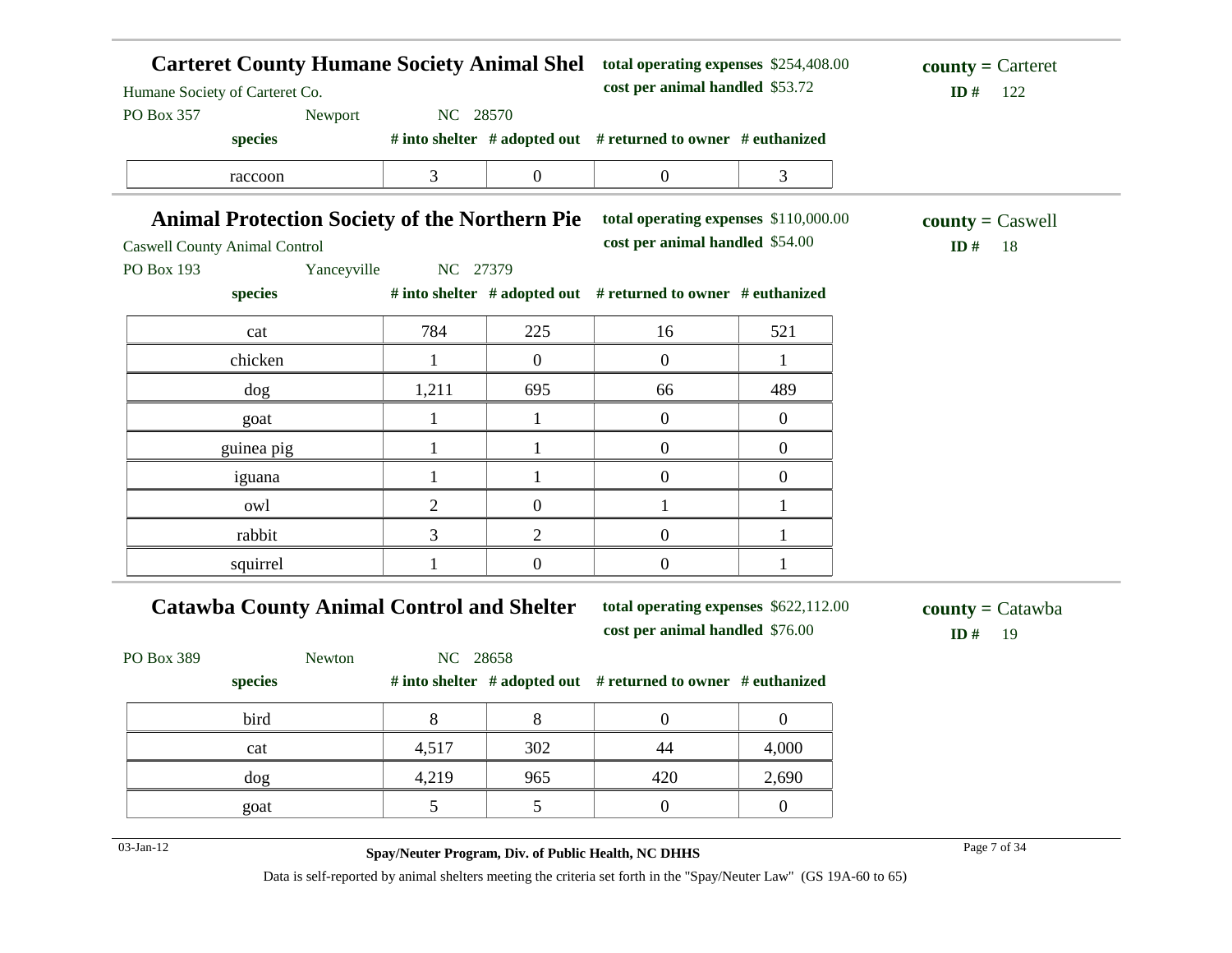| <b>Catawba County Animal Control and Shelter</b> |                |                  | total operating expenses \$622,112.00<br>cost per animal handled \$76.00 | $\text{county} = \text{Catawba}$<br>ID#<br>19 |                               |
|--------------------------------------------------|----------------|------------------|--------------------------------------------------------------------------|-----------------------------------------------|-------------------------------|
| PO Box 389                                       | Newton         | NC 28658         |                                                                          |                                               |                               |
| species                                          |                |                  | # into shelter # adopted out # returned to owner # euthanized            |                                               |                               |
| horse                                            | $\mathbf{1}$   | $\boldsymbol{0}$ | $\overline{0}$                                                           | $\boldsymbol{0}$                              |                               |
| rabbit                                           | 6              | 5                | $\overline{0}$                                                           | $\overline{0}$                                |                               |
| raccoon                                          | $\overline{4}$ | $\mathbf{0}$     | $\overline{0}$                                                           | $\overline{4}$                                |                               |
| <b>Tri-County Shelter</b>                        |                |                  | total operating expenses \$112,018.95                                    |                                               | $county = Chowan$             |
| Chowan-Gates-Perquimans Counties                 |                |                  | cost per animal handled \$80.20                                          |                                               | ID#<br>23                     |
| 138 Icaria Rd                                    | Tyner          | NC 27980         |                                                                          |                                               |                               |
| species                                          |                |                  | # into shelter # adopted out # returned to owner # euthanized            |                                               |                               |
| bat                                              | 3              | $\boldsymbol{0}$ | $\overline{0}$                                                           | $\boldsymbol{0}$                              |                               |
| cat                                              | 814            | 59               | 24                                                                       | 731                                           |                               |
| dog                                              | 654            | 133              | 107                                                                      | 419                                           |                               |
| nutria                                           | $\overline{4}$ | $\mathbf{0}$     | $\overline{0}$                                                           | $\overline{4}$                                |                               |
| opossum                                          | 22             | $\mathbf{0}$     | $\overline{0}$                                                           | $\boldsymbol{0}$                              |                               |
| raccoon                                          | 6              | $\boldsymbol{0}$ | $\overline{0}$                                                           | 6                                             |                               |
| squirrel                                         | $\overline{4}$ | $\overline{0}$   | $\overline{0}$                                                           | $\boldsymbol{0}$                              |                               |
| <b>Valley River Humane Society *3 County*</b>    |                |                  | total operating expenses \$426,042.70                                    |                                               | $\text{county} = \text{Clay}$ |
| Contractor for Clay-Cherokee-Graham              |                |                  | cost per animal handled \$125.00                                         |                                               | ID $#$<br>171                 |
| 7450 US Hwy 19                                   | Murphy         | NC 28906         |                                                                          |                                               |                               |
| species                                          |                |                  | # into shelter # adopted out # returned to owner # euthanized            |                                               |                               |
| cat                                              | 609            | 363              | $\overline{2}$                                                           | 246                                           |                               |
| dog                                              | 1,414          | 1,279            | $\mathfrak{Z}$                                                           | 132                                           |                               |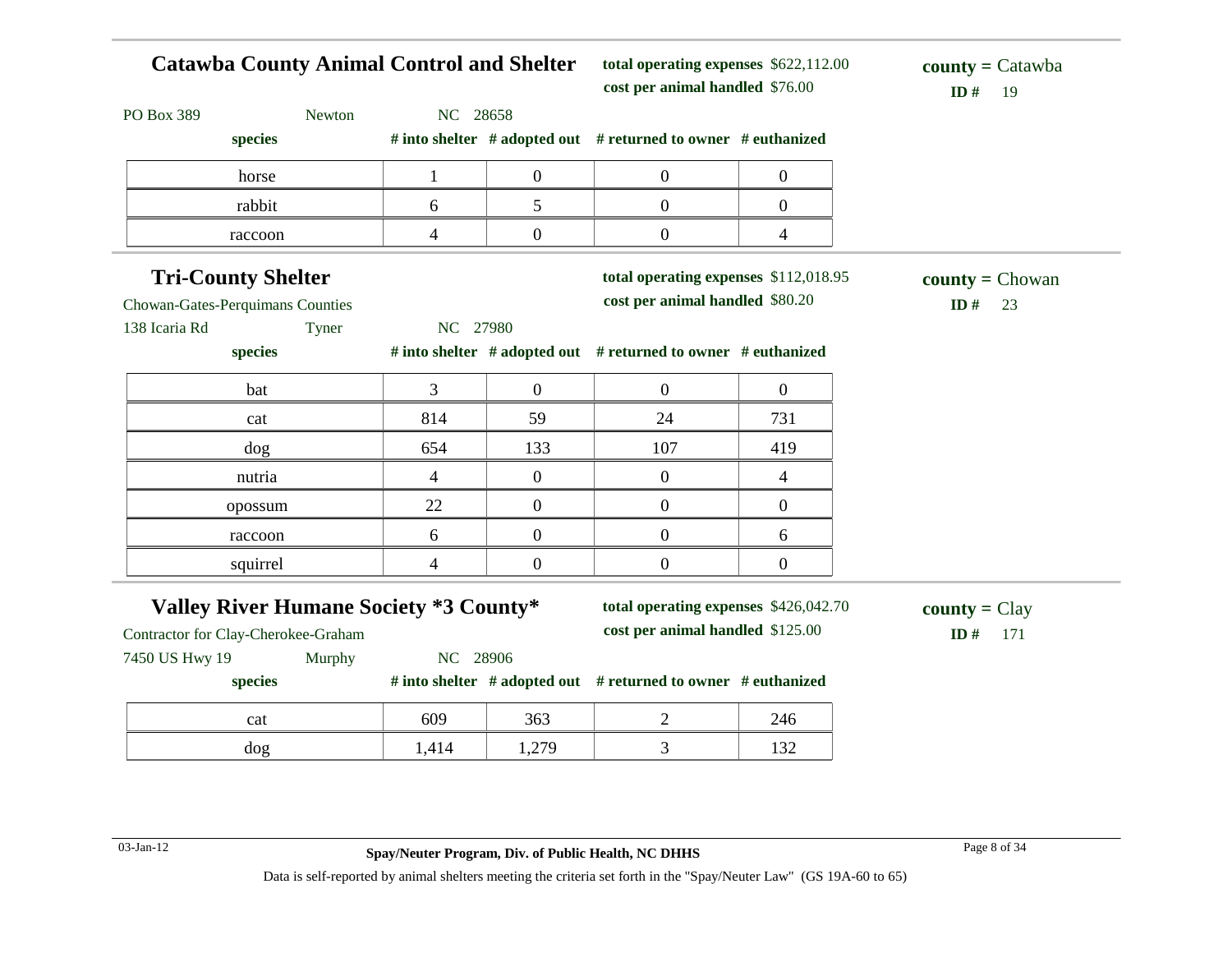## **Cleveland County Animal Control**

**total operating expenses** \$516,646.00 **cost per animal handled**

 $ID# 48$ **county =** Cleveland

Cleveland County Animal Shelter

315 E Grover St Shelby NC 28150-3998

**species # into shelter # adopted out # returned to owner # euthanized**

|            | $\ldots$ and $\ldots$ and $\ldots$ | $\sim$ $\sim$ $\sim$ | $\cdots$ $\sim$ $\sim$ $\sim$ $\sim$ |                  |
|------------|------------------------------------|----------------------|--------------------------------------|------------------|
| bat        | 24                                 | $\boldsymbol{0}$     | $\boldsymbol{0}$                     | 24               |
| buzzard    | $\,1\,$                            | $\boldsymbol{0}$     | $\boldsymbol{0}$                     | $\mathbf{1}$     |
| cat        | 3,013                              | $\boldsymbol{0}$     | $27\,$                               | 2,965            |
| chicken    | 3                                  | $\mathfrak{Z}$       | $\boldsymbol{0}$                     | $\boldsymbol{0}$ |
| deer       | $8\,$                              | $\boldsymbol{0}$     | $\boldsymbol{0}$                     | $8\,$            |
| dog        | 3,496                              | $10\,$               | 315                                  | 3,139            |
| emu        | $\mathbf{1}$                       | $\mathbf{1}$         | $\overline{0}$                       | $\boldsymbol{0}$ |
| $\rm{fox}$ | 23                                 | $\boldsymbol{0}$     | $\boldsymbol{0}$                     | $23\,$           |
| goat       | 8                                  | 6                    | $\overline{2}$                       | $\boldsymbol{0}$ |
| groundhog  | 16                                 | $\boldsymbol{0}$     | $\boldsymbol{0}$                     | $16\,$           |
| iguana     | $\mathbf{1}$                       | $\mathbf 1$          | $\boldsymbol{0}$                     | $\boldsymbol{0}$ |
| opossum    | 52                                 | 5                    | $\boldsymbol{0}$                     | 47               |
| owl        | $\overline{2}$                     | $\mathbf{1}$         | $\boldsymbol{0}$                     | $\,1\,$          |
| pigeon     | $\mathbf{1}$                       | $\boldsymbol{0}$     | $\,1$                                | $\boldsymbol{0}$ |
| rabbit     | $\overline{2}$                     | $\boldsymbol{0}$     | $\,1$                                | $\mathbf{1}$     |
| raccoon    | 74                                 | $\boldsymbol{0}$     | $\boldsymbol{0}$                     | 74               |
| sheep      | $\mathbf{1}$                       | $\boldsymbol{0}$     | $\boldsymbol{0}$                     | $\mathbf{1}$     |
| skunk      | 53                                 | $\boldsymbol{0}$     | $\boldsymbol{0}$                     | 53               |
| song bird  | $\mathbf{1}$                       | $\boldsymbol{0}$     | $\boldsymbol{0}$                     | $\mathbf{1}$     |
| squirrel   | $\overline{7}$                     | $\boldsymbol{0}$     | $\boldsymbol{0}$                     | $\boldsymbol{7}$ |
| turkey     | $\mathbf 1$                        | $\boldsymbol{0}$     | $\boldsymbol{0}$                     | $\,1$            |
|            |                                    |                      |                                      |                  |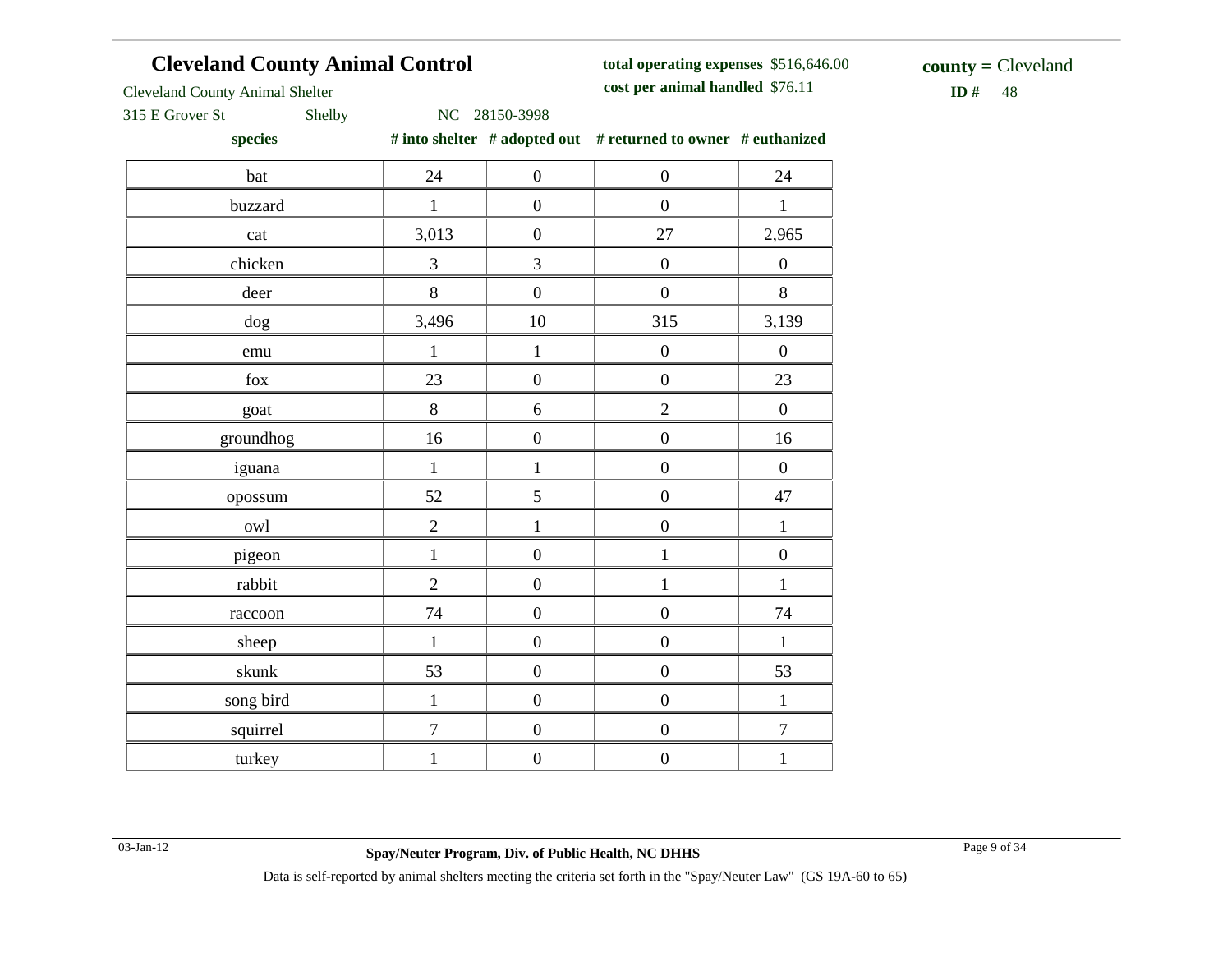## **Columbus County Animal Control**

**total operating expenses** \$196,766.00 **cost per animal handled**

| 111 Washington Ave                                               | Whiteville | NC 28472       |                  |                                                                          |                  |                    |
|------------------------------------------------------------------|------------|----------------|------------------|--------------------------------------------------------------------------|------------------|--------------------|
| species                                                          |            |                |                  | # into shelter # adopted out # returned to owner # euthanized            |                  |                    |
| cat                                                              |            | 1,882          | 84               | 4                                                                        | 1,787            |                    |
| dog                                                              |            | 2,642          | 1,225            | 46                                                                       | 1,335            |                    |
| pig                                                              |            | $\overline{2}$ | $\boldsymbol{0}$ | $\boldsymbol{0}$                                                         | $\overline{0}$   |                    |
| <b>City of Havelock Police Department</b>                        |            |                |                  | total operating expenses \$60,414.27                                     |                  | $county = Craven$  |
| <b>Animal Control</b>                                            |            |                |                  | cost per animal handled \$71.24                                          |                  | ID#<br>32          |
| 2 Hatteras Ave                                                   | Havelock   | NC 28532       |                  |                                                                          |                  |                    |
| species                                                          |            |                |                  | # into shelter # adopted out # returned to owner # euthanized            |                  |                    |
| cat                                                              |            | 387            | 88               | 31                                                                       | 274              |                    |
| dog                                                              |            | 461            | 158              | 188                                                                      | 109              |                    |
|                                                                  |            |                |                  |                                                                          |                  |                    |
|                                                                  |            |                |                  |                                                                          |                  |                    |
| <b>Craven County Animal Rabies Control</b>                       |            |                |                  | total operating expenses \$332,838.90<br>cost per animal handled \$53.38 |                  | $county = C$ raven |
|                                                                  | New Bern   | NC 28562       |                  |                                                                          |                  | ID#<br>50          |
| species                                                          |            |                |                  | # into shelter # adopted out # returned to owner # euthanized            |                  |                    |
| cat                                                              |            | 3,513          | 175              | 29                                                                       | 3,272            |                    |
| deer                                                             |            | $\mathbf{1}$   | $\mathbf{0}$     | $\overline{0}$                                                           | $\boldsymbol{0}$ |                    |
| $\log$                                                           |            | 2,658          | 418              | 227                                                                      | 1,932            |                    |
| ferret                                                           |            | $\mathbf{1}$   | $\boldsymbol{0}$ | $\boldsymbol{0}$                                                         | $\mathbf{1}$     |                    |
| fox                                                              |            | 12             | $\boldsymbol{0}$ | $\boldsymbol{0}$                                                         | $\tau$           |                    |
| opossum                                                          |            | 36             | $\boldsymbol{0}$ | $\boldsymbol{0}$                                                         | 1                |                    |
| <b>Craven County Health Department</b><br>PO Box 12610<br>rabbit |            | 1              | $\boldsymbol{0}$ | $\boldsymbol{0}$                                                         | 1                |                    |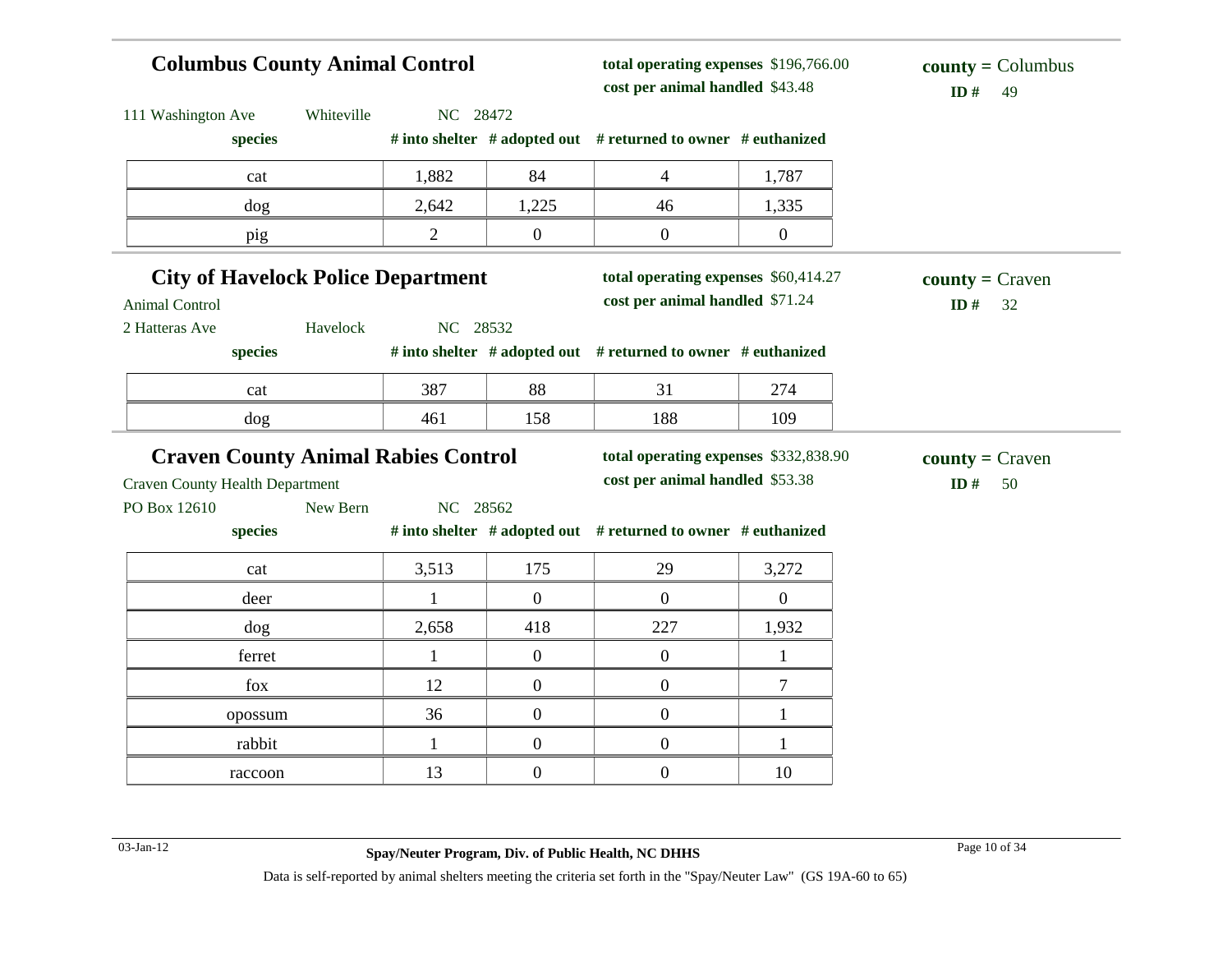| <b>SEE #50 Town of Riverbend</b><br>Riverbend Police Dept |                  |                | total operating expenses \$9,427.00<br>cost per animal handled \$60.00 |                                                                     | $county = Craven$<br>ID#<br>140 |                       |  |
|-----------------------------------------------------------|------------------|----------------|------------------------------------------------------------------------|---------------------------------------------------------------------|---------------------------------|-----------------------|--|
| 45 Shoreline Dr                                           | New Bern         | NC 28562       |                                                                        |                                                                     |                                 |                       |  |
| species                                                   |                  |                |                                                                        | # into shelter # adopted out # returned to owner # euthanized       |                                 |                       |  |
| cat                                                       |                  | 8              | $\boldsymbol{0}$                                                       | $\mathbf{1}$                                                        | $\boldsymbol{0}$                |                       |  |
| dog                                                       |                  | 12             | $\overline{0}$                                                         | 6                                                                   | $\boldsymbol{0}$                |                       |  |
| <b>Cumberland County Animal Control</b>                   |                  |                |                                                                        | total operating expenses \$1,246,763.00                             |                                 | $county = Cumberland$ |  |
| PO Drawer 1829                                            | Fayetteville     | NC 28302       |                                                                        | cost per animal handled \$110.62                                    |                                 | ID#<br>52             |  |
| species                                                   |                  |                |                                                                        | # into shelter # adopted out # returned to owner # euthanized       |                                 |                       |  |
| cat                                                       |                  | 5,238          | 358                                                                    | 33                                                                  | 4,341                           |                       |  |
| dog                                                       |                  | 6,749          | 1,195                                                                  | 557                                                                 | 4,549                           |                       |  |
| PO Box 266                                                |                  | NC 27929       |                                                                        | cost per animal handled \$155.41                                    |                                 | ID#<br>174            |  |
|                                                           |                  |                |                                                                        |                                                                     |                                 |                       |  |
| species                                                   | Currituck        |                |                                                                        | # into shelter # adopted out # returned to owner # euthanized       |                                 |                       |  |
| cat                                                       |                  | 769            | 260                                                                    | 26                                                                  | 407                             |                       |  |
| dog                                                       |                  | 407            | 129                                                                    | 78                                                                  | 175                             |                       |  |
| rabbit                                                    |                  | 3              | 3                                                                      | $\boldsymbol{0}$                                                    | 0                               |                       |  |
| <b>Town of Kill Devil Hills Animal Control</b>            |                  |                |                                                                        | total operating expenses \$157,535.00                               |                                 | <b>county</b> = Dare  |  |
| Kill Devil Hills Police Dept                              |                  |                |                                                                        | cost per animal handled \$446.27                                    |                                 | ID#<br>138            |  |
| PO Box 1605                                               | Kill Devil Hills | NC 27959       |                                                                        |                                                                     |                                 |                       |  |
| species                                                   |                  |                |                                                                        | # into shelter $#$ adopted out $#$ returned to owner $#$ euthanized |                                 |                       |  |
| cat                                                       |                  | 244            | 9                                                                      | 1                                                                   | 234                             |                       |  |
| dog                                                       |                  | 92             | $\overline{4}$                                                         | 57                                                                  | 31                              |                       |  |
| rabbit                                                    |                  | $\overline{2}$ | $\overline{0}$                                                         | $\boldsymbol{0}$                                                    | $\overline{2}$                  |                       |  |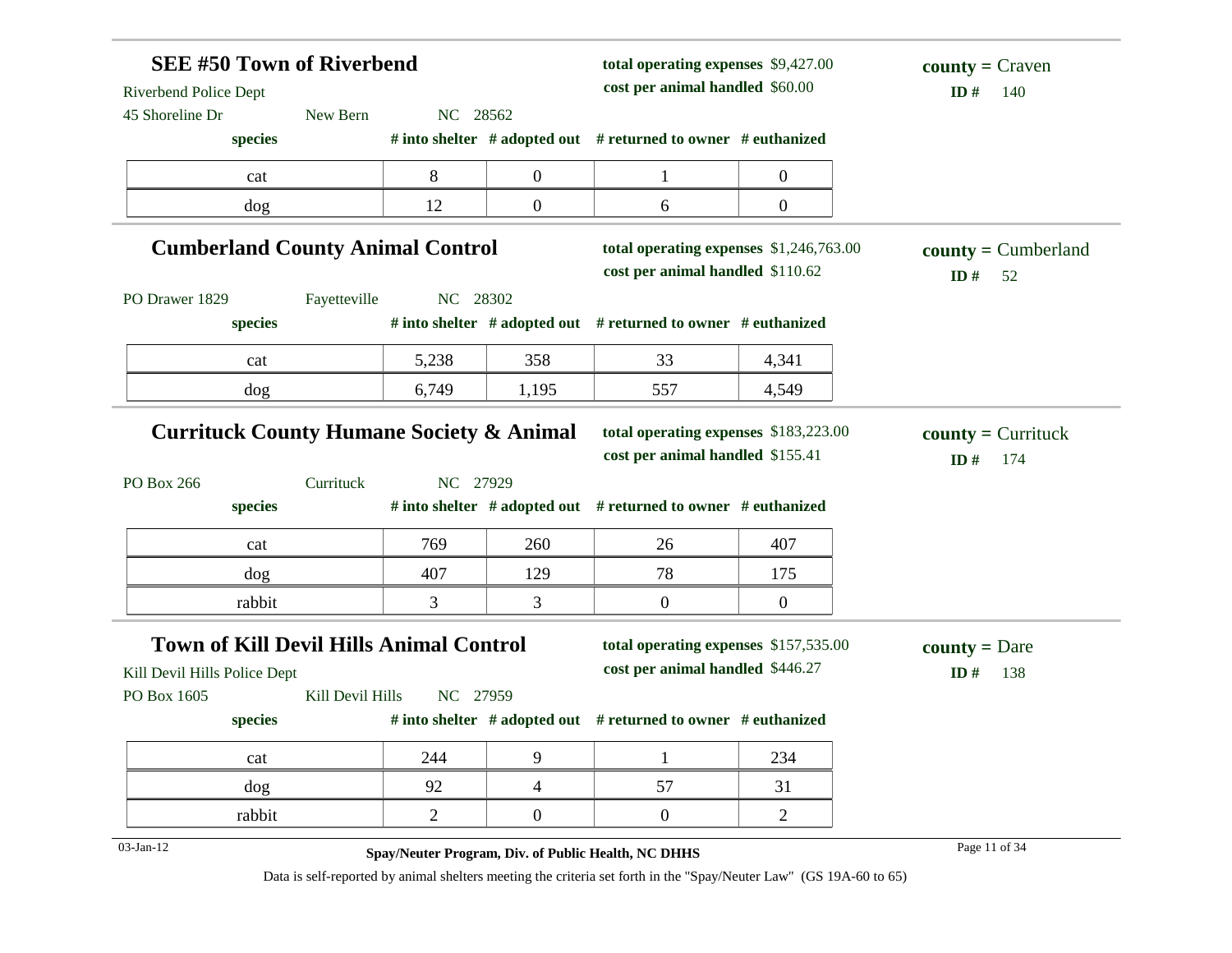| <b>Town of Kill Devil Hills Animal Control</b><br>Kill Devil Hills Police Dept |                  |                |                  | total operating expenses \$157,535.00<br>cost per animal handled \$446.27 |                | <b>county</b> = Dare<br>ID#<br>138         |
|--------------------------------------------------------------------------------|------------------|----------------|------------------|---------------------------------------------------------------------------|----------------|--------------------------------------------|
| PO Box 1605                                                                    | Kill Devil Hills | NC 27959       |                  |                                                                           |                |                                            |
| species                                                                        |                  |                |                  | # into shelter # adopted out # returned to owner # euthanized             |                |                                            |
| raccoon                                                                        |                  | 14             | $\boldsymbol{0}$ | $\overline{0}$                                                            | 14             |                                            |
| seagull                                                                        |                  | 1              | $\boldsymbol{0}$ | $\overline{0}$                                                            | $\mathbf{1}$   |                                            |
| <b>Davidson County Animal Control</b>                                          |                  |                |                  | total operating expenses \$482,000.00<br>cost per animal handled \$64.14  |                | $county = \text{Davidson}$<br>ID $#$<br>54 |
| 490 Glendale Rd                                                                | Lexington        | NC 27292       |                  |                                                                           |                |                                            |
| species                                                                        |                  |                |                  | # into shelter # adopted out # returned to owner # euthanized             |                |                                            |
| bat                                                                            |                  | 6              | $\overline{0}$   | $\overline{0}$                                                            | 6              |                                            |
| cat                                                                            |                  | 3,706          | 140              | 26                                                                        | 3,540          |                                            |
| chicken                                                                        |                  | 3              | 3                | $\overline{0}$                                                            | $\overline{0}$ |                                            |
| dog                                                                            |                  | 3,775          | 395              | 420                                                                       | 2,960          |                                            |
| groundhog                                                                      |                  | 3              | $\boldsymbol{0}$ | $\overline{0}$                                                            | 3              |                                            |
| opossum                                                                        |                  | 12             | $\overline{0}$   | $\overline{0}$                                                            | 12             |                                            |
| raccoon                                                                        |                  | 10             | $\boldsymbol{0}$ | $\overline{0}$                                                            | 10             |                                            |
| <b>Duplin County Animal Control</b>                                            |                  |                |                  | total operating expenses \$146,052.00                                     |                | $county = Duplin$                          |
| Duplin County Manager's Office                                                 |                  |                |                  | cost per animal handled \$36.00                                           |                | ID#<br>56                                  |
| PO Box 910<br>species                                                          | Kenansville      | NC 28349       |                  | # into shelter # adopted out # returned to owner # euthanized             |                |                                            |
| bat                                                                            |                  | $\mathbf{1}$   | $\overline{0}$   | $\overline{0}$                                                            | $\mathbf{1}$   |                                            |
| cat                                                                            |                  | 576            | 23               | 18                                                                        | 535            |                                            |
| $\rm{dog}$                                                                     |                  | 1,765          | 314              | 146                                                                       | 1,305          |                                            |
| goat                                                                           |                  | $\overline{2}$ | $\boldsymbol{0}$ | $\overline{2}$                                                            | $\overline{0}$ |                                            |
| raccoon                                                                        |                  | $\mathbf{1}$   | $\boldsymbol{0}$ | $\overline{0}$                                                            | $\mathbf{1}$   |                                            |
|                                                                                |                  |                |                  |                                                                           |                |                                            |
| $03$ -Jan-12                                                                   |                  |                |                  | Spay/Neuter Program, Div. of Public Health, NC DHHS                       |                | Page 12 of 34                              |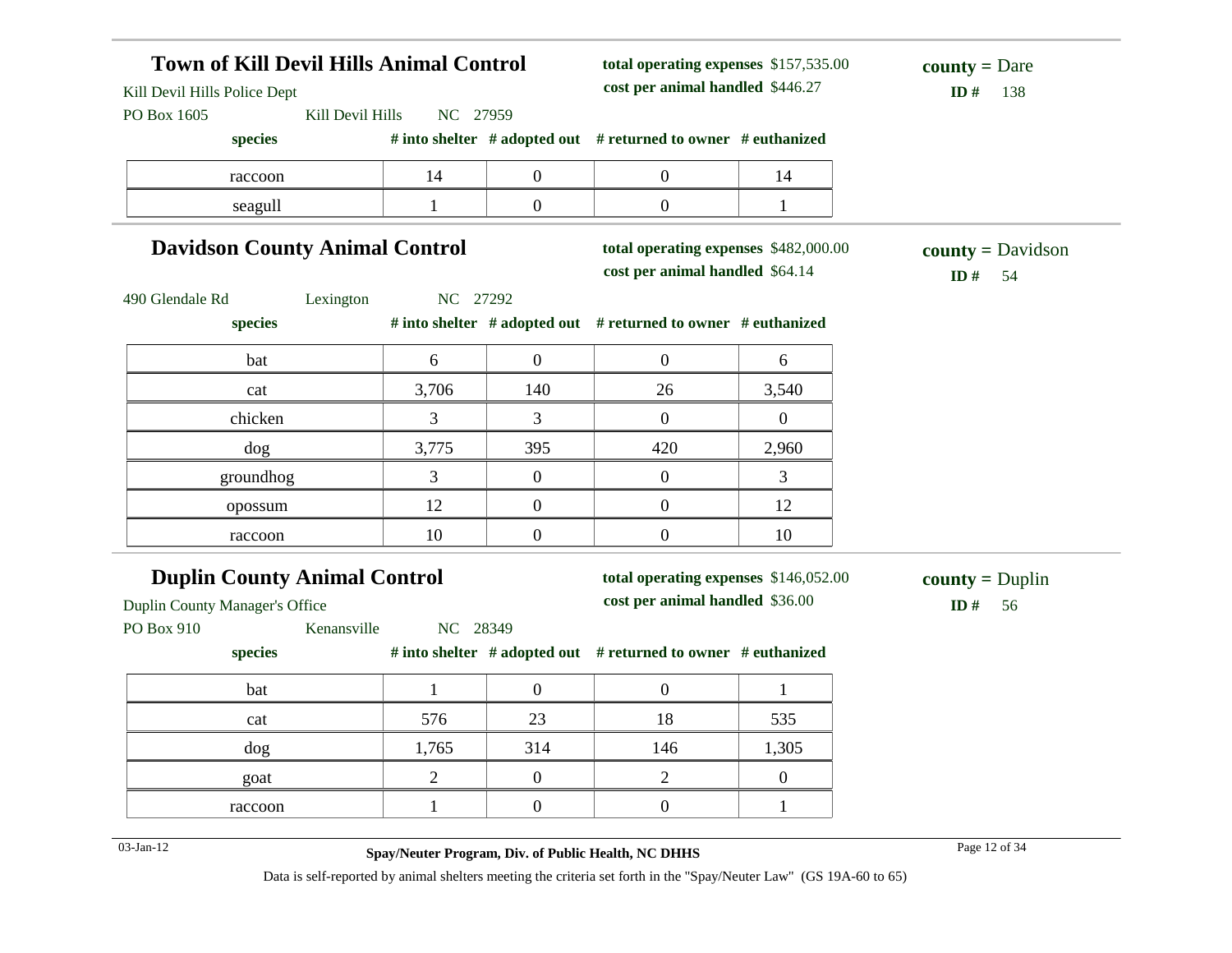### **The Animal Protection Society of Durham**

**total operating expenses** \$832,312.00 **cost per animal handled** \$116.55 **ID #** 121

**county =** Durham

|  | $2117 \text{ E}$ Club Blyd |  |  |
|--|----------------------------|--|--|
|  |                            |  |  |

7 E Club Blvd Durham NC 27704

**species # into shelter # adopted out # returned to owner # euthanized**

| $\mathcal{L}_{\text{PCLL3}}$ |                |                  | $\theta$ mw shence $\theta$ adopted our $\theta$ returned to owner. $\theta$ cumanized |                  |
|------------------------------|----------------|------------------|----------------------------------------------------------------------------------------|------------------|
| bat                          | 66             | $\boldsymbol{0}$ | $\boldsymbol{0}$                                                                       | 66               |
| bird                         | 45             | 15               | $\boldsymbol{0}$                                                                       | 9                |
| cat                          | 2,858          | 446              | 36                                                                                     | 2,323            |
| coyote                       | $\mathbf{1}$   | $\boldsymbol{0}$ | $\overline{0}$                                                                         | $\mathbf{1}$     |
| deer                         | $\overline{2}$ | $\boldsymbol{0}$ | $\boldsymbol{0}$                                                                       | $\overline{2}$   |
| dog                          | 3,998          | 722              | 496                                                                                    | 2,713            |
| ferret                       | 3              | $\boldsymbol{0}$ | $\boldsymbol{0}$                                                                       | $\mathbf{1}$     |
| fish                         | 15             | $\overline{4}$   | $\boldsymbol{0}$                                                                       | $\boldsymbol{0}$ |
| fox                          | 10             | $\boldsymbol{0}$ | $\boldsymbol{0}$                                                                       | 10               |
| opossum                      | $\overline{7}$ | $\boldsymbol{0}$ | $\boldsymbol{0}$                                                                       | $\boldsymbol{7}$ |
| rabbit                       | 29             | 14               | $\boldsymbol{0}$                                                                       | $8\,$            |
| raccoon                      | 32             | $\boldsymbol{0}$ | $\boldsymbol{0}$                                                                       | 30               |
| reptile                      | $11\,$         | $\overline{2}$   | 3                                                                                      | $\overline{2}$   |
| rodent                       | 56             | 25               | $\boldsymbol{0}$                                                                       | 14               |
| skunk                        | $\,1$          | $\boldsymbol{0}$ | $\boldsymbol{0}$                                                                       | $\mathbf{1}$     |

### **Edgecombe/City of Tarboro Animal Control**

**total operating expenses** \$57,860.48 **cost per animal handled** \$116.19 **ID #** 45

**county =** Edgecombe

Dept. of Public Works

PO Box 220 Tarboro NC 27886

#### **species # into shelter # adopted out # returned to owner # euthanized**

| cat | 308 | $\overline{\phantom{a}}$      |             | $\sim$<br>ر سه |
|-----|-----|-------------------------------|-------------|----------------|
| dog | 190 | ∼<br>$\overline{\phantom{0}}$ | $\sim$<br>◡ | . .            |

03-Jan-12 Page 13 of 34 **Spay/Neuter Program, Div. of Public Health, NC DHHS**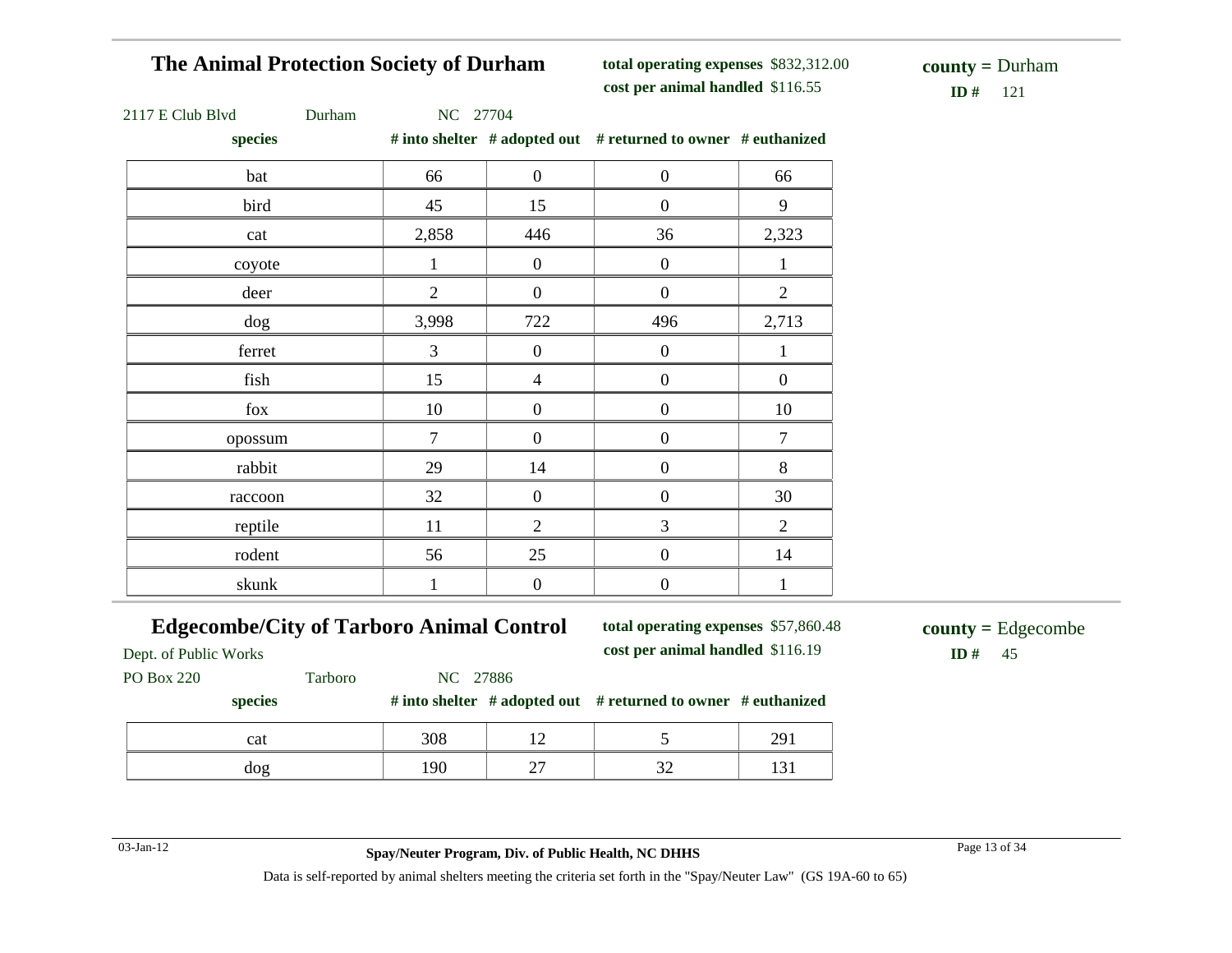| <b>Edgecombe County Animal Control</b>                               |                      |          |                  | total operating expenses \$160,455.00<br>cost per animal handled \$92.86    |                  | $\text{county} = \text{Edgecombe}$<br>ID#<br>58 |  |
|----------------------------------------------------------------------|----------------------|----------|------------------|-----------------------------------------------------------------------------|------------------|-------------------------------------------------|--|
| 2909 N Main St                                                       | Tarboro              | NC 27886 |                  |                                                                             |                  |                                                 |  |
| species                                                              |                      |          |                  | # into shelter $#$ adopted out $#$ returned to owner $#$ euthanized         |                  |                                                 |  |
| cat                                                                  |                      | 672      | 14               | 2                                                                           | 656              |                                                 |  |
| dog                                                                  |                      | 1,056    | 119              | 26                                                                          | 908              |                                                 |  |
| <b>Forsyth County Animal Shelter</b>                                 |                      |          |                  | total operating expenses \$1,987,624.00<br>cost per animal handled \$232.00 |                  | $county = Forsyth$<br>ID#<br>59                 |  |
| 5570 Sturmer Park Circle                                             | <b>Winston Salem</b> | NC 27105 |                  |                                                                             |                  |                                                 |  |
| species                                                              |                      |          |                  | # into shelter # adopted out # returned to owner # euthanized               |                  |                                                 |  |
| cat                                                                  |                      | 3,712    | 387              | 41                                                                          | 3,226            |                                                 |  |
| dog                                                                  |                      | 4,609    | 965              | 535                                                                         | 3,075            |                                                 |  |
| other                                                                |                      | 263      | 61               | 4                                                                           | 165              |                                                 |  |
| <b>Franklin County Animal Control</b><br>Franklin County Health Dept |                      |          |                  | total operating expenses \$367,133.00<br>cost per animal handled \$106.00   |                  | $county = Franklin$<br>ID#<br>60                |  |
| 107 Industrial Dr Ste C                                              | Louisburg            | NC 27549 |                  |                                                                             |                  |                                                 |  |
| species                                                              |                      |          |                  | # into shelter # adopted out # returned to owner # euthanized               |                  |                                                 |  |
| cat                                                                  |                      | 1,822    | 226              | 37                                                                          | 1,460            |                                                 |  |
| dog                                                                  |                      | 2,068    | 713              | 216                                                                         | 960              |                                                 |  |
| <b>Gaston County Animal Control</b>                                  |                      |          |                  | total operating expenses \$966,524.00                                       |                  | <b>county</b> = Gaston                          |  |
| <b>Gaston County Police Dept</b>                                     |                      |          |                  | cost per animal handled \$110.65                                            |                  | ID#<br>61                                       |  |
| PO Box 479                                                           | Dallas               | NC 28034 |                  |                                                                             |                  |                                                 |  |
| species                                                              |                      |          |                  | # into shelter $#$ adopted out $#$ returned to owner $#$ euthanized         |                  |                                                 |  |
| bat                                                                  |                      | 10       | $\boldsymbol{0}$ | $\boldsymbol{0}$                                                            | $8\,$            |                                                 |  |
| beaver                                                               |                      | 1        | $\boldsymbol{0}$ | $\boldsymbol{0}$                                                            | $\boldsymbol{0}$ |                                                 |  |
| bird                                                                 |                      | 3        | $\boldsymbol{0}$ | $\boldsymbol{0}$                                                            | $\boldsymbol{0}$ |                                                 |  |
| $03-Jan-12$                                                          |                      |          |                  | Spay/Neuter Program, Div. of Public Health, NC DHHS                         |                  | Page 14 of 34                                   |  |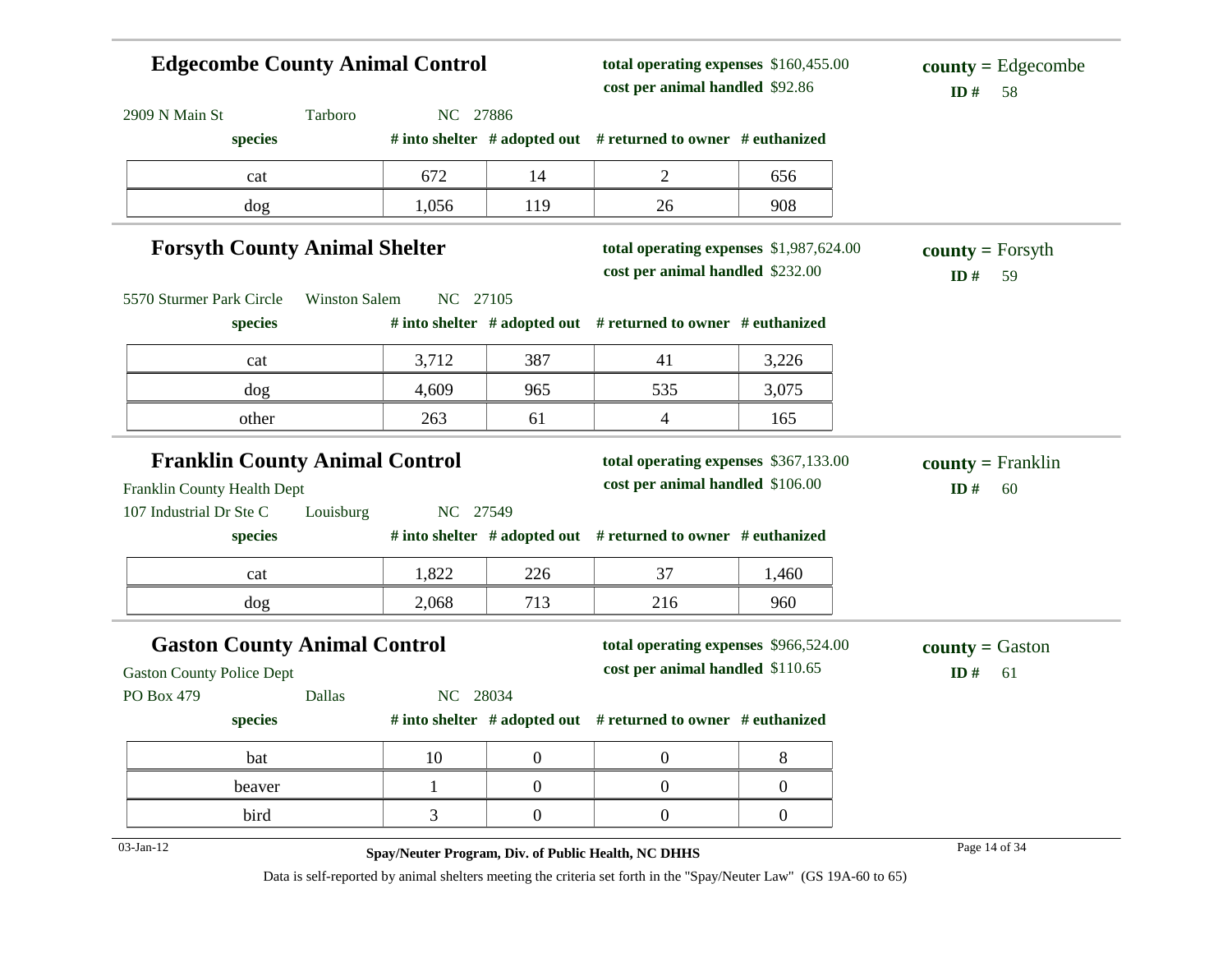## **Gaston County Animal Control**

**total operating expenses** \$966,524.00 **cost per animal handled**

 $ID# 61$ **county =** Gaston

Gaston County Police Dept

PO Box 479 Dallas NC 28034

| species  |                |                  | # into shelter $#$ adopted out $#$ returned to owner $#$ euthanized |                  |
|----------|----------------|------------------|---------------------------------------------------------------------|------------------|
| cat      | 4,151          | 716              | 29                                                                  | 3,219            |
| chicken  | 95             | 37               | $\boldsymbol{0}$                                                    | 57               |
| coyote   | $\mathbf{1}$   | $\boldsymbol{0}$ | $\boldsymbol{0}$                                                    | $\mathbf{1}$     |
| deer     | $\overline{4}$ | $\boldsymbol{0}$ | $\boldsymbol{0}$                                                    | $\overline{4}$   |
| dog      | 4,348          | 1,505            | 430                                                                 | 2,378            |
| fox      | 18             | $\mathbf{0}$     | $\boldsymbol{0}$                                                    | 16               |
| goat     | 3              | $\mathbf{1}$     | $\mathbf{1}$                                                        | $\mathbf{1}$     |
| horse    | $\mathbf{1}$   | $\boldsymbol{0}$ | $\mathbf{1}$                                                        | $\boldsymbol{0}$ |
| opossum  | 6              | $\boldsymbol{0}$ | $\boldsymbol{0}$                                                    | $\overline{4}$   |
| pig      | 1              |                  | $\boldsymbol{0}$                                                    | $\boldsymbol{0}$ |
| rabbit   | $\tau$         |                  | $\boldsymbol{0}$                                                    | $\mathfrak{Z}$   |
| raccoon  | 71             | $\boldsymbol{0}$ | $\boldsymbol{0}$                                                    | 68               |
| skunk    | $\overline{2}$ | $\boldsymbol{0}$ | $\boldsymbol{0}$                                                    | $\mathbf{1}$     |
| snake    | 6              | $\boldsymbol{0}$ | $\boldsymbol{0}$                                                    | $\boldsymbol{0}$ |
| squirrel | $\overline{2}$ | $\boldsymbol{0}$ | $\boldsymbol{0}$                                                    | $\overline{2}$   |
| turtle   | $\overline{4}$ | $\boldsymbol{0}$ | $\boldsymbol{0}$                                                    | $\boldsymbol{0}$ |

## **SEE # 23 Gates County Animal Control**

**total operating expenses** \$90,000.00 **cost per animal handled** \$80.00 **ID #** 62

**county =** Gates

Gates County Sheriff's Dept

PO Box 148 Gatesville NC 27938

**species # into shelter # adopted out # returned to owner # euthanized**

| cat | -c  | $\sim$ $\sim$                 |        | ີ                    |
|-----|-----|-------------------------------|--------|----------------------|
| dog | 369 | $\overline{\phantom{a}}$<br>- | $\sim$ | $\sim$ $-$<br>$\sim$ |

03-Jan-12 Page 15 of 34 **Spay/Neuter Program, Div. of Public Health, NC DHHS**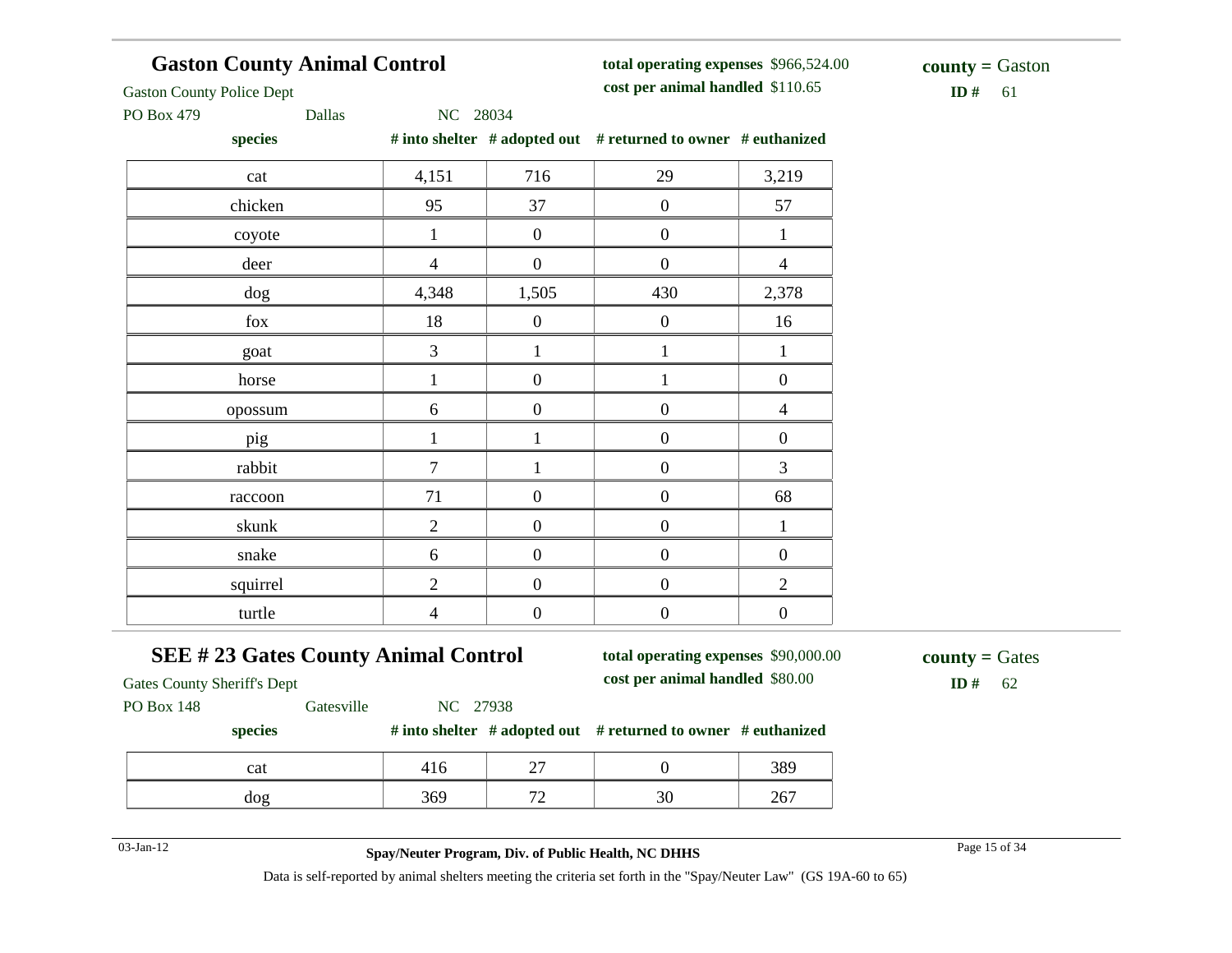| <b>Granville County Animal Control</b><br>Dept of Emergency Services |                                                     |                  | total operating expenses \$261,864.00<br>cost per animal handled \$87.78 |                  | $county = Granville$<br>ID#<br>64      |
|----------------------------------------------------------------------|-----------------------------------------------------|------------------|--------------------------------------------------------------------------|------------------|----------------------------------------|
| Oxford<br>PO Box 1642                                                | NC 27565                                            |                  |                                                                          |                  |                                        |
| species                                                              |                                                     |                  | # into shelter # adopted out # returned to owner # euthanized            |                  |                                        |
| bat                                                                  | $\overline{4}$                                      | $\boldsymbol{0}$ | $\boldsymbol{0}$                                                         | $\overline{4}$   |                                        |
| cat                                                                  | 1,277                                               | 64               | 9                                                                        | 1,204            |                                        |
| dog                                                                  | 1,706                                               | 236              | 102                                                                      | 1,368            |                                        |
| fox                                                                  | 5                                                   | $\overline{0}$   | $\boldsymbol{0}$                                                         | 5                |                                        |
| goat                                                                 | $\mathbf{1}$                                        | $\overline{0}$   | $\mathbf{1}$                                                             | $\boldsymbol{0}$ |                                        |
| opossum                                                              | 8                                                   | $\boldsymbol{0}$ | $\boldsymbol{0}$                                                         | $\boldsymbol{0}$ |                                        |
| raccoon                                                              | 15                                                  | $\boldsymbol{0}$ | $\overline{0}$                                                           | 15               |                                        |
| turtle                                                               | $\mathbf{1}$                                        | $\overline{0}$   | $\boldsymbol{0}$                                                         | $\boldsymbol{0}$ |                                        |
| 227 Kingold Blvd - Ste B<br>Snow Hill<br>species                     | NC 28580                                            |                  | # into shelter # adopted out # returned to owner # euthanized            |                  |                                        |
| cat                                                                  | 344                                                 | 34               | $\mathbf{1}$                                                             | 321              |                                        |
| dog                                                                  | 533                                                 | 184              | 25                                                                       | 312              |                                        |
| Halifax County Env Health / Animal Control<br>Attn: Jeff Dillard     |                                                     |                  | total operating expenses \$245,199.00<br>cost per animal handled \$60.28 |                  | $county = \text{Halifax}$<br>ID#<br>68 |
| Halifax<br>PO Box 10                                                 | NC 27839                                            |                  |                                                                          |                  |                                        |
| species                                                              |                                                     |                  | # into shelter # adopted out # returned to owner # euthanized            |                  |                                        |
| cat                                                                  | 1,835                                               | 227              | 40                                                                       | 1,568            |                                        |
| dog                                                                  | 2,227                                               | 910              | 251                                                                      | 1,066            |                                        |
| opossum                                                              | 4                                                   | $\overline{0}$   | $\boldsymbol{0}$                                                         | $\mathbf{0}$     |                                        |
| raccoon                                                              | $\overline{2}$                                      | $\overline{0}$   | $\boldsymbol{0}$                                                         | $\overline{2}$   |                                        |
| 03-Jan-12                                                            | Spay/Neuter Program, Div. of Public Health, NC DHHS |                  |                                                                          |                  | Page 16 of 34                          |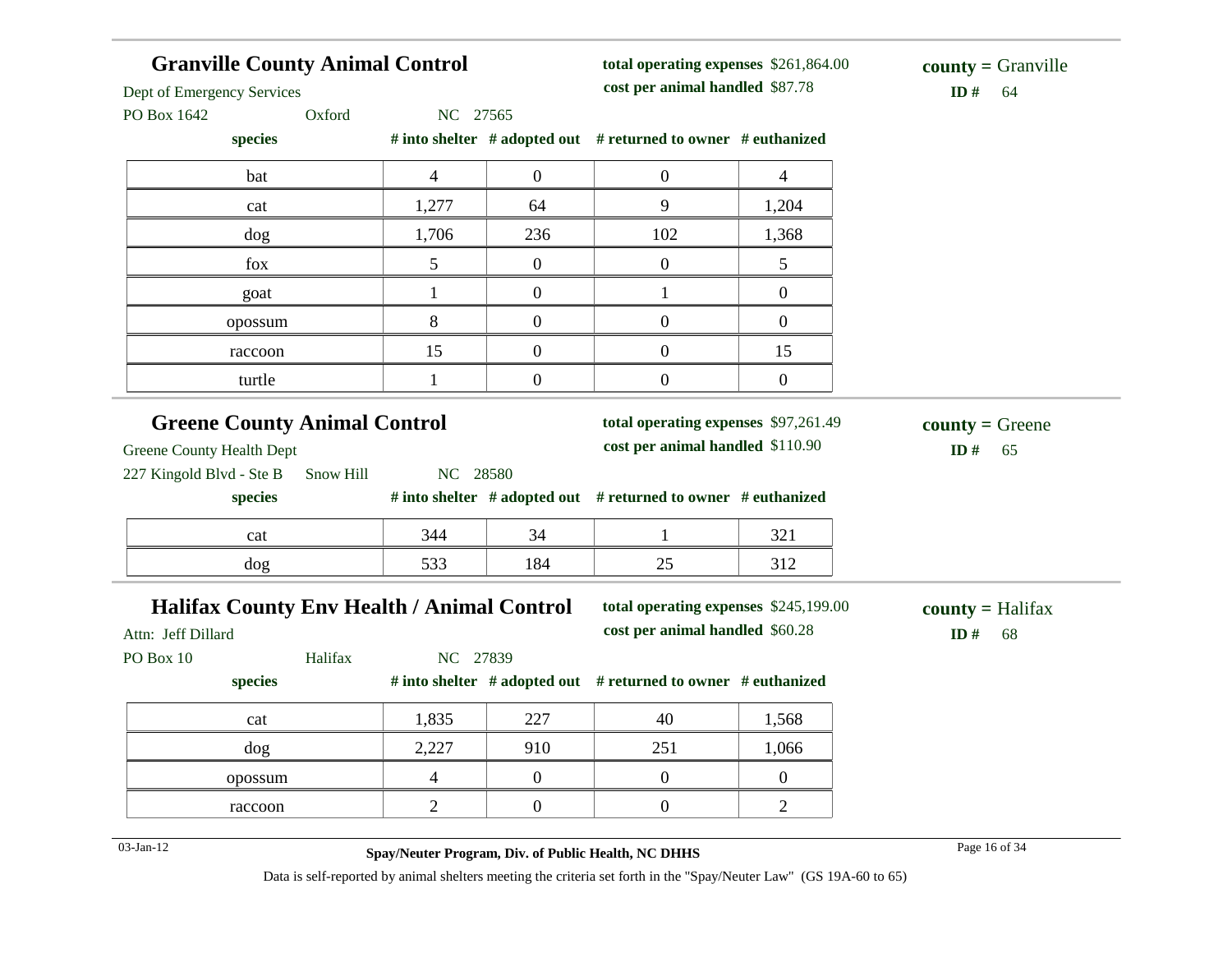| Henderson County Health Dept         |                |                  | cost per animal handled \$138.16                                    |                  | ID#<br>72          |
|--------------------------------------|----------------|------------------|---------------------------------------------------------------------|------------------|--------------------|
| 810 Stoney Mtn Rd<br>Hendersonville  | NC 28791       |                  |                                                                     |                  |                    |
| species                              |                |                  | # into shelter $#$ adopted out $#$ returned to owner $#$ euthanized |                  |                    |
| cat                                  | 1,629          | 406              | 19                                                                  | 1,244            |                    |
| chicken                              | 4              | 4                | $\mathbf{0}$                                                        | $\overline{0}$   |                    |
| dog                                  | 2,042          | 731              | 324                                                                 | 1,062            |                    |
| goat                                 | 3              | 3                | $\boldsymbol{0}$                                                    | $\boldsymbol{0}$ |                    |
| rabbit                               | 3              | 3                | $\boldsymbol{0}$                                                    | $\boldsymbol{0}$ |                    |
| <b>Hoke County Animal Shelter</b>    |                |                  | total operating expenses \$250,833.90                               |                  | $county = Hoke$    |
| Hoke County Animal Control           |                |                  | cost per animal handled \$119.84                                    |                  | ID#<br>74          |
| Raeford<br><b>PO Box 728</b>         | NC 28376       |                  |                                                                     |                  |                    |
| species                              |                |                  | # into shelter # adopted out # returned to owner # euthanized       |                  |                    |
| cat                                  | 680            | 52               | 6                                                                   | 612              |                    |
| dog                                  | 1,412          | 155              | 172                                                                 | 956              |                    |
| ferret                               | 1              | $\boldsymbol{0}$ | $\boldsymbol{0}$                                                    | $\mathbf{1}$     |                    |
| <b>Iredell County Animal Control</b> |                |                  | total operating expenses \$1,033,020.80                             |                  | $county = Iredell$ |
|                                      |                |                  | cost per animal handled \$131.03                                    |                  | ID $#$<br>76       |
| Statesville<br>243 Twin Oaks Rd      | NC 28625       |                  |                                                                     |                  |                    |
| species                              |                |                  | # into shelter # adopted out # returned to owner # euthanized       |                  |                    |
| bat                                  | 20             | $\boldsymbol{0}$ | $\boldsymbol{0}$                                                    | 5                |                    |
| buzzard                              | $\overline{2}$ | $\overline{0}$   | $\boldsymbol{0}$                                                    | $\overline{2}$   |                    |
| caiman                               | $\mathbf{1}$   | $\overline{0}$   | $\boldsymbol{0}$                                                    | $\mathbf{1}$     |                    |
| cat                                  | 4,102          | 223              | 63                                                                  | 3,608            |                    |
| chicken                              | 13             | 9                | $\boldsymbol{0}$                                                    | $\mathbf{2}$     |                    |
|                                      |                |                  |                                                                     |                  |                    |

**total operating expenses** \$508,569.00

**Henderson County Animal Control**

03-Jan-12 Page 17 of 34 **Spay/Neuter Program, Div. of Public Health, NC DHHS**

**county =** Henderson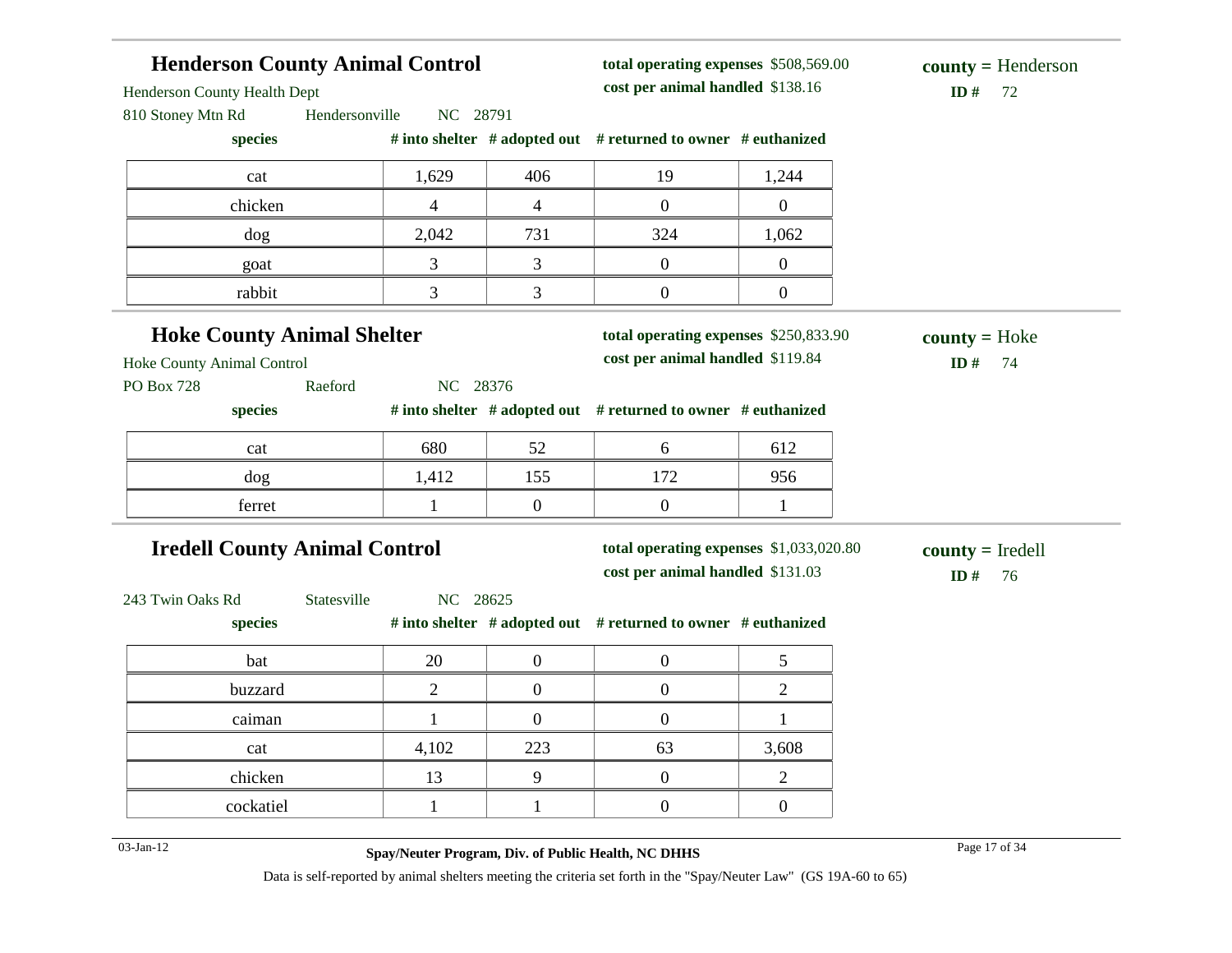## **Iredell County Animal Control**

**total operating expenses** \$1,033,020.80 **cost per animal handled**

**ID #** 76 **county =** Iredell

|  | 243 Twin Oaks Rd |  |  |  |
|--|------------------|--|--|--|
|--|------------------|--|--|--|

Statesville NC 28625

**species # into shelter # adopted out # returned to owner # euthanized**

| species         |                 |                  | $#$ muo shener $#$ adopted out $#$ returned to owner $#$ euthanized |                  |
|-----------------|-----------------|------------------|---------------------------------------------------------------------|------------------|
| ${\rm\bf conv}$ | $\overline{2}$  | $\boldsymbol{0}$ | $\overline{2}$                                                      | $\boldsymbol{0}$ |
| coyote          | $\overline{2}$  | $\boldsymbol{0}$ | $\boldsymbol{0}$                                                    | $\mathfrak{2}$   |
| $\mbox{crow}$   |                 | $\boldsymbol{0}$ | $\boldsymbol{0}$                                                    | 1                |
| deer            | $\overline{4}$  | $\overline{0}$   | $\boldsymbol{0}$                                                    | $\overline{4}$   |
| dog             | 3,508           | 506              | 410                                                                 | 2,549            |
| duck            | $5\overline{)}$ | 3                | $\boldsymbol{0}$                                                    | 1                |
| goat            | 13              | $11\,$           | $\overline{2}$                                                      | $\boldsymbol{0}$ |
| hawk            | 3               | $\boldsymbol{0}$ | $\boldsymbol{0}$                                                    | $\boldsymbol{0}$ |
| horse           | 25              | $\overline{3}$   | 22                                                                  | $\boldsymbol{0}$ |
| mule            |                 | $\boldsymbol{0}$ | 1                                                                   | $\boldsymbol{0}$ |
| other           | $\overline{2}$  | $\boldsymbol{0}$ | $\boldsymbol{0}$                                                    | $\overline{2}$   |
| pig             | 18              | 15               | $\boldsymbol{0}$                                                    | $\mathbf{2}$     |
| pigeon          | $\mathbf 1$     | $\boldsymbol{0}$ | $\boldsymbol{0}$                                                    | $\mathbf{1}$     |
| song bird       | 15              | $\boldsymbol{0}$ | $\boldsymbol{0}$                                                    | $11\,$           |
| turkey          | 1               | $\boldsymbol{0}$ | $\boldsymbol{0}$                                                    | $\mathbf{1}$     |

**Catman2 No-Kill-Shelter**

**total operating expenses** \$40,000.00 **cost per animal handled** \$670.00 **ID #** 124

**county =** Jackson

| PO Box 2344 |         | Cullowhee | NC 28723 |     |                                                                        |  |
|-------------|---------|-----------|----------|-----|------------------------------------------------------------------------|--|
|             | species |           |          |     | # into shelter $\#$ adopted out $\#$ returned to owner $\#$ euthanized |  |
|             | cat     |           | 150      | 135 |                                                                        |  |

03-Jan-12 Page 18 of 34 **Spay/Neuter Program, Div. of Public Health, NC DHHS**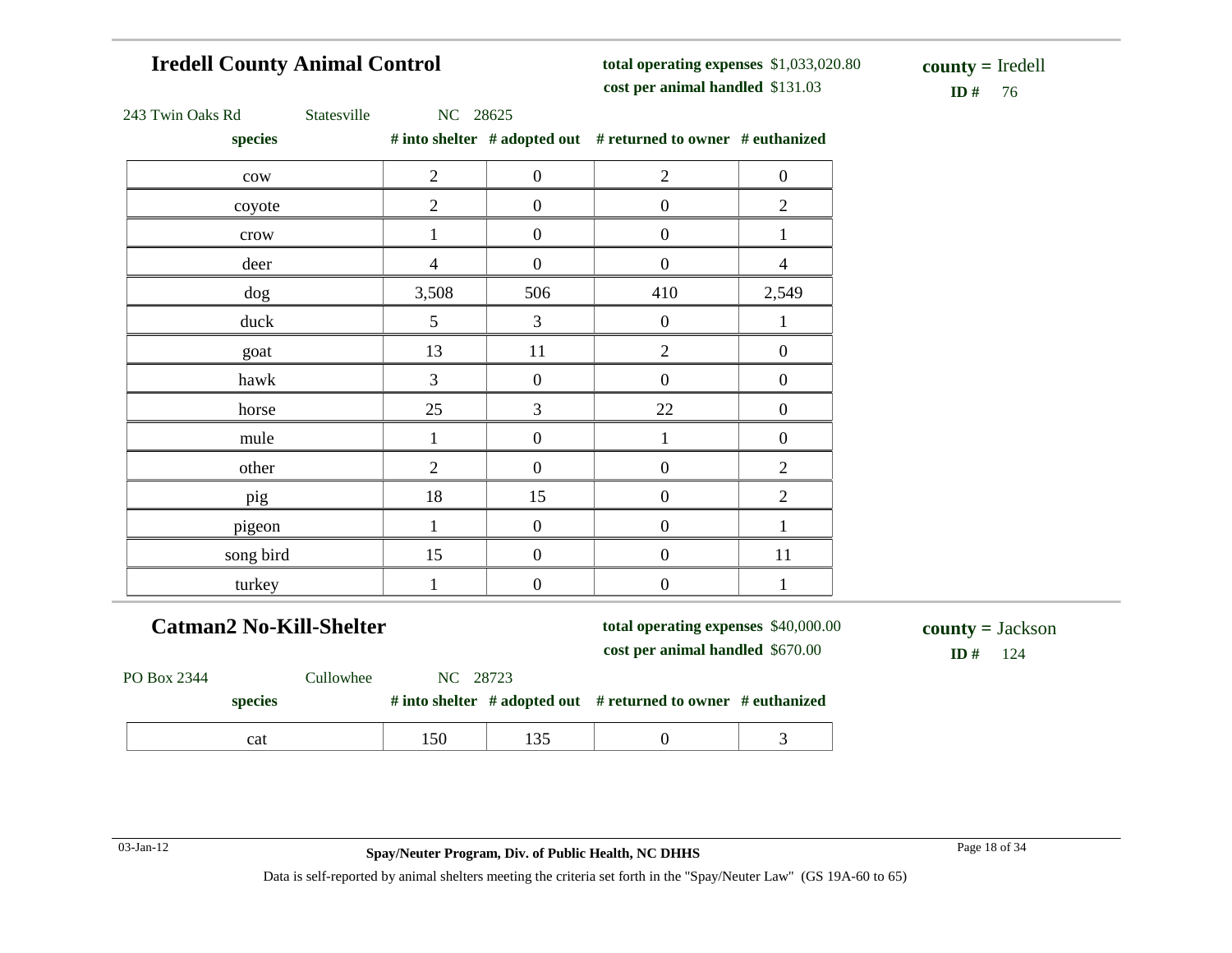### **Jackson County Humane Society** PO Box 1966 Sylva NC 28779 **species # into shelter # adopted out # returned to owner # euthanized total operating expenses** \$35,000.00 **cost per animal handled**  $ID# 127$ **county =** Jackson cat 1 79 79 0 0 dog 285 285 0 0

### **Johnston County Animal Control**

**total operating expenses** \$492,995.00

**cost per animal handled**

**ID #** 78 **county =** Johnston

1320 N Brightleaf Blvd Smithfield NC 27577

| bat        | 5     | $\overline{0}$   | $\overline{0}$   | 5                |
|------------|-------|------------------|------------------|------------------|
| bird       | 12    | 9                | $\overline{2}$   |                  |
| cat        | 3,770 | 2,159            | 28               | 1,583            |
| deer       |       | $\Omega$         | $\boldsymbol{0}$ | $\theta$         |
| dog        | 5,515 | 3,612            | 298              | 1,605            |
| ferret     | 3     | $\overline{2}$   |                  | $\boldsymbol{0}$ |
| fox        | 3     | $\theta$         | $\boldsymbol{0}$ | 3                |
| goat       | 12    | $10\,$           | $\overline{2}$   | $\mathbf{0}$     |
| guinea pig | 15    | 7                | 7                |                  |
| horse      | 26    | 20               | 6                | $\overline{0}$   |
| rabbit     | $8\,$ | 6                | $\overline{2}$   | $\mathbf{0}$     |
| sheep      |       | $\boldsymbol{0}$ |                  | $\overline{0}$   |

**species # into shelter # adopted out # returned to owner # euthanized**

## **Lenoir County SPCA Animal Shelter**

**total operating expenses** \$215,721.00

**cost per animal handled** \$61.81 **ID #** 128 **county =** Lenoir

PO Box 1481 Kinston NC 28503

**species # into shelter # adopted out # returned to owner # euthanized**

03-Jan-12 Page 19 of 34 **Spay/Neuter Program, Div. of Public Health, NC DHHS**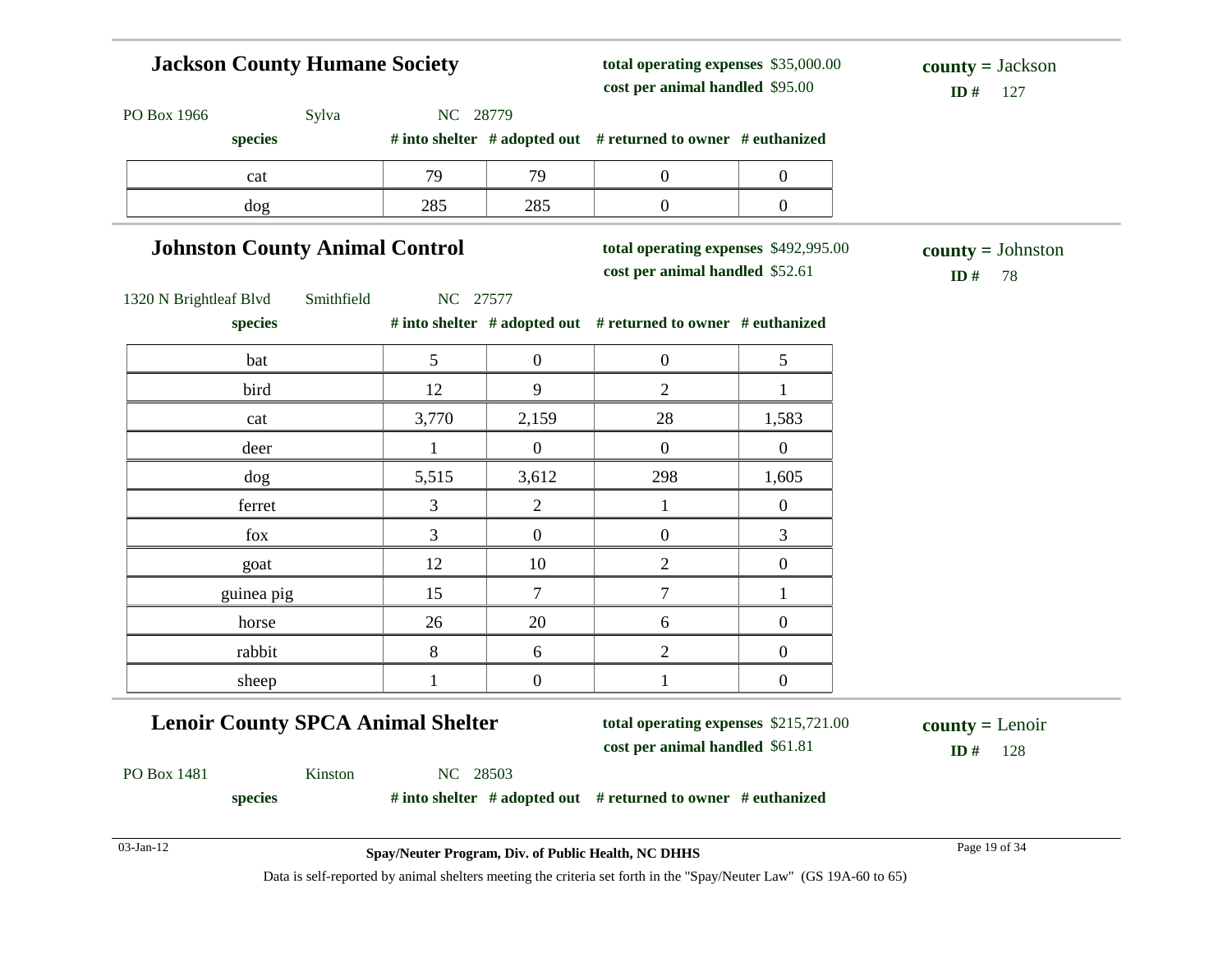## **Lenoir County SPCA Animal Shelter**

**total operating expenses** \$215,721.00 **cost per animal handled**

 $ID# 128$ **county =** Lenoir

| PO Box 1481 |  |
|-------------|--|
|             |  |

Kinston NC 28503

| # into shelter $\#$ adopted out $\#$ returned to owner $\#$ euthanized<br>species |  |
|-----------------------------------------------------------------------------------|--|
|-----------------------------------------------------------------------------------|--|

| cat     | 1,445 | 280   |                 | 1,020        |
|---------|-------|-------|-----------------|--------------|
| dog     | 2,045 | 1,054 | $1 \cap$<br>199 | Q17<br>0 L J |
| opossum | −     |       |                 |              |

## **Charlotte-Mecklenburg Animal Control**

**total operating expenses** \$4,552,047.00

**cost per animal handled** \$230.12 **ID #** 20 **county =** Mecklenburg

Charlotte-Mecklenburg Police Dept

8315 Byrum Dr Charlotte NC 28217

| species |              |                  | # into shelter $\#$ adopted out $\#$ returned to owner $\#$ euthanized |                  |
|---------|--------------|------------------|------------------------------------------------------------------------|------------------|
| bat     | 195          | $\boldsymbol{0}$ | $\boldsymbol{0}$                                                       | 165              |
| bird    | 385          | 61               | 6                                                                      | 127              |
| cat     | 7,980        | 1,065            | 223                                                                    | 6,508            |
| coyote  | 3            | $\boldsymbol{0}$ | $\boldsymbol{0}$                                                       | 3                |
| deer    | 86           | $\boldsymbol{0}$ | $\boldsymbol{0}$                                                       | 65               |
| dog     | 9,669        | 2,838            | 1,677                                                                  | 5,076            |
| ferret  | 17           | 12               | $\boldsymbol{0}$                                                       | $\mathfrak s$    |
| fish    | 11           | 8                | 1                                                                      | $\boldsymbol{0}$ |
| fox     | 37           | $\boldsymbol{0}$ | $\boldsymbol{0}$                                                       | 29               |
| goat    | 25           | 14               | 7                                                                      | 5                |
| horse   | 11           | 8                | $\overline{2}$                                                         | $\boldsymbol{0}$ |
| muskrat | $\mathbf{1}$ | $\mathbf{0}$     | $\boldsymbol{0}$                                                       | $\mathbf{0}$     |
| opossum | 194          | $\boldsymbol{0}$ | $\boldsymbol{0}$                                                       | 81               |
| otter   | $\mathbf{1}$ | $\boldsymbol{0}$ | $\boldsymbol{0}$                                                       | $\mathbf{1}$     |

pig 18 1 0 0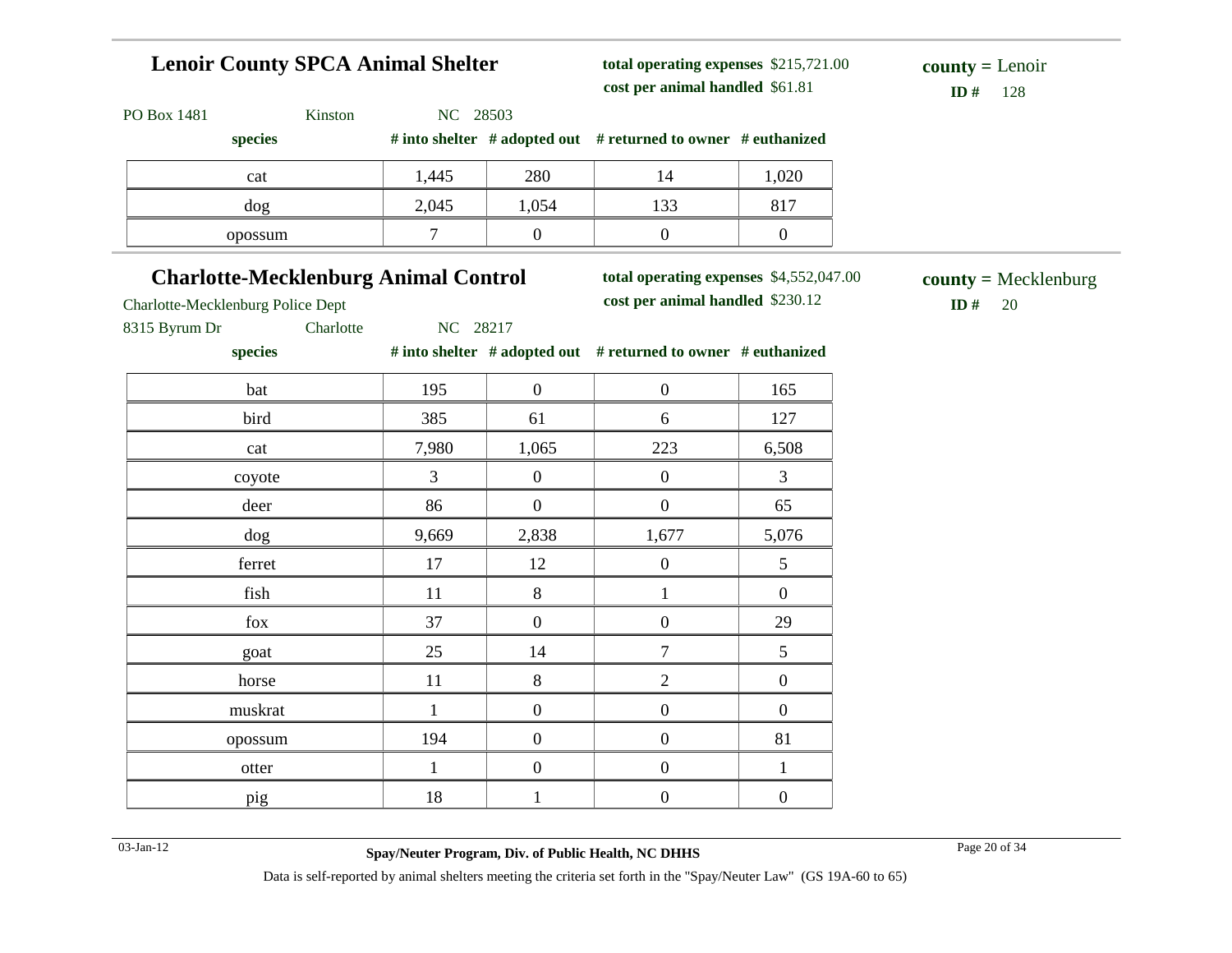| <b>Charlotte-Mecklenburg Animal Control</b>                                               |             |                  |                  | total operating expenses \$4,552,047.00                                 |                  | $county = Mecklenburg$               |  |  |
|-------------------------------------------------------------------------------------------|-------------|------------------|------------------|-------------------------------------------------------------------------|------------------|--------------------------------------|--|--|
| Charlotte-Mecklenburg Police Dept                                                         |             |                  |                  | cost per animal handled \$230.12                                        |                  | ID#<br>20                            |  |  |
| 8315 Byrum Dr<br>species                                                                  | Charlotte   | NC 28217         |                  | # into shelter # adopted out # returned to owner # euthanized           |                  |                                      |  |  |
| rabbit                                                                                    |             | 203              | 29               | $\mathbf{1}$                                                            | 105              |                                      |  |  |
| raccoon                                                                                   |             | 682              | $\boldsymbol{0}$ | $\boldsymbol{0}$                                                        | 631              |                                      |  |  |
| reptile                                                                                   |             | 40               | 8                | $\mathbf{1}$                                                            | 8                |                                      |  |  |
| rodent                                                                                    |             | 222              | 59               | 15                                                                      | 104              |                                      |  |  |
| skunk                                                                                     |             | 1                | $\boldsymbol{0}$ | $\boldsymbol{0}$                                                        | $\mathbf{1}$     |                                      |  |  |
| <b>Police Department-Animal Control Division</b><br>Town of Matthews<br>1600 Tank Town Rd | Matthews    | NC 28105         |                  | total operating expenses \$0.00<br>cost per animal handled \$0.00       |                  | $county = Mecklenburg$<br>ID#<br>166 |  |  |
| species                                                                                   |             |                  |                  | # into shelter # adopted out # returned to owner # euthanized           |                  |                                      |  |  |
| cat                                                                                       |             | $\boldsymbol{0}$ | $\boldsymbol{0}$ | $\boldsymbol{0}$                                                        | $\boldsymbol{0}$ |                                      |  |  |
| dog                                                                                       |             | $\overline{0}$   | $\boldsymbol{0}$ | $\overline{0}$                                                          | $\boldsymbol{0}$ |                                      |  |  |
| <b>Mitchell County Animal Shelter</b>                                                     |             |                  |                  | total operating expenses \$84,564.00<br>cost per animal handled \$69.37 |                  | $county = Mitchell$<br>ID#<br>89     |  |  |
| PO Box 308                                                                                | Spruce Pine | NC 28777         |                  |                                                                         |                  |                                      |  |  |
| species                                                                                   |             |                  |                  | # into shelter # adopted out # returned to owner # euthanized           |                  |                                      |  |  |
| bird                                                                                      |             | $\overline{2}$   | $\overline{2}$   | $\boldsymbol{0}$                                                        | $\overline{0}$   |                                      |  |  |
| cat                                                                                       |             | 574              | 184              | 6                                                                       | 414              |                                      |  |  |
| dog                                                                                       |             | 645              | 341              | 51                                                                      | 229              |                                      |  |  |
| ferret                                                                                    |             | 1                | $\mathbf{1}$     | $\overline{0}$                                                          | $\mathbf{0}$     |                                      |  |  |
| guinea pig                                                                                |             | 3                | $\boldsymbol{0}$ | $\boldsymbol{0}$                                                        | $\boldsymbol{0}$ |                                      |  |  |
| horse                                                                                     |             | $\mathbf{1}$     | $\boldsymbol{0}$ | $\boldsymbol{0}$                                                        | $\boldsymbol{0}$ |                                      |  |  |
| rabbit                                                                                    |             | 5                | $\boldsymbol{0}$ | $\boldsymbol{0}$                                                        | $\boldsymbol{0}$ |                                      |  |  |
| 03-Jan-12                                                                                 |             |                  |                  | Spay/Neuter Program, Div. of Public Health, NC DHHS                     |                  | Page 21 of 34                        |  |  |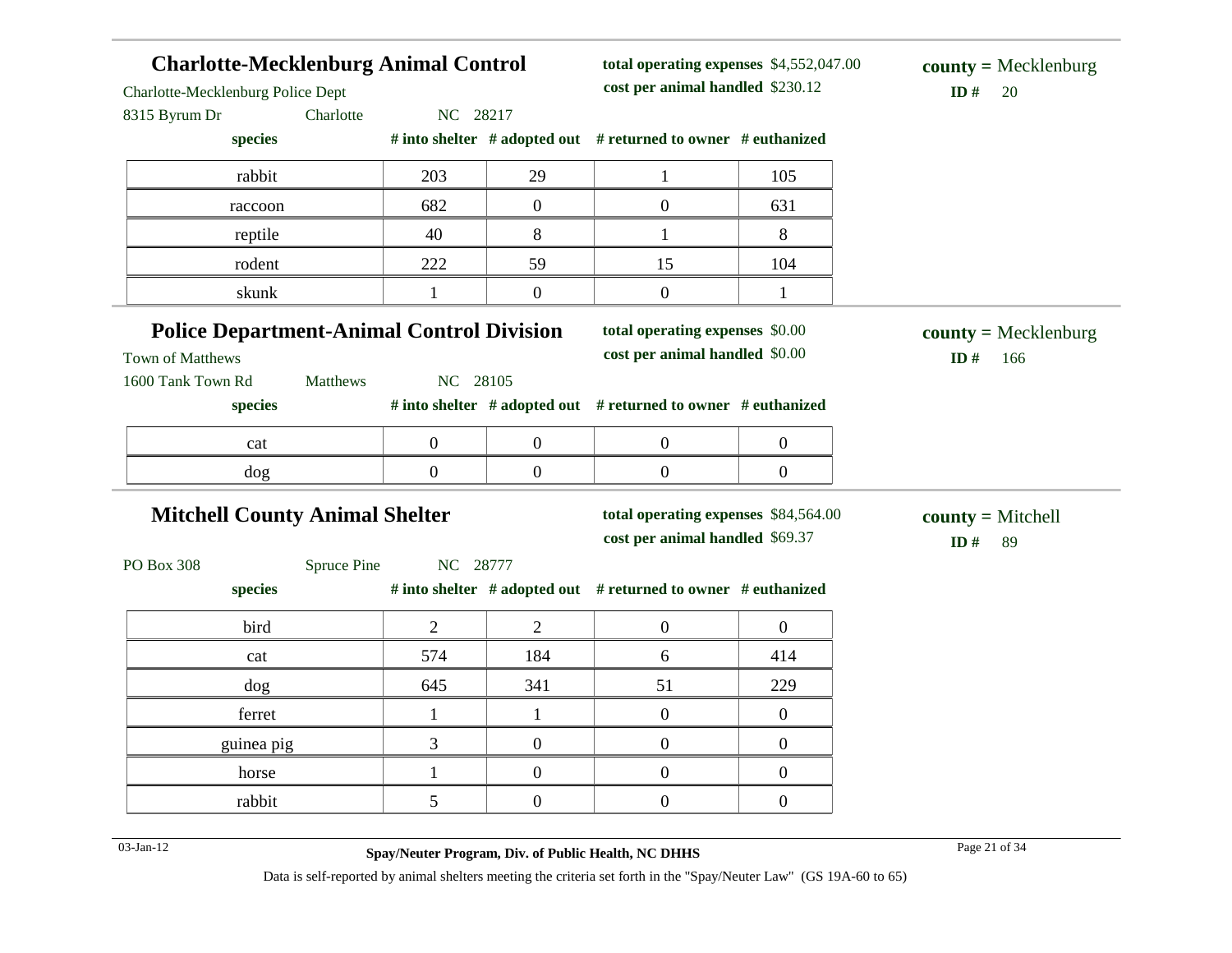| <b>Mitchell County Animal Shelter</b> |                                           |              | total operating expenses \$84,564.00<br>cost per animal handled \$69.37 |                                                                     | $county = Mitchell$<br>ID#<br>89 |                       |  |
|---------------------------------------|-------------------------------------------|--------------|-------------------------------------------------------------------------|---------------------------------------------------------------------|----------------------------------|-----------------------|--|
| PO Box 308                            | <b>Spruce Pine</b>                        | NC 28777     |                                                                         |                                                                     |                                  |                       |  |
|                                       | species                                   |              |                                                                         | # into shelter # adopted out # returned to owner # euthanized       |                                  |                       |  |
|                                       | squirrel                                  | $\mathbf{1}$ | $\overline{0}$                                                          | $\boldsymbol{0}$                                                    | $\overline{0}$                   |                       |  |
|                                       | <b>Montgomery County Animal Control</b>   |              |                                                                         | total operating expenses \$97,280.45                                |                                  | $county = Montgomery$ |  |
| c/o Laura Morton                      |                                           |              |                                                                         | cost per animal handled \$82.37                                     |                                  | ID#<br>90             |  |
| PO Box 425                            | <b>Troy</b>                               | NC 27371     |                                                                         |                                                                     |                                  |                       |  |
|                                       | species                                   |              |                                                                         | # into shelter $#$ adopted out $#$ returned to owner $#$ euthanized |                                  |                       |  |
|                                       | cat                                       | 430          | $\overline{0}$                                                          | $\mathbf{0}$                                                        | 430                              |                       |  |
|                                       | dog                                       | 708          | $\overline{0}$                                                          | 51                                                                  | 657                              |                       |  |
|                                       | opossum                                   | 15           | $\overline{0}$                                                          | $\boldsymbol{0}$                                                    | 15                               |                       |  |
|                                       | raccoon                                   | 25           | $\overline{0}$                                                          | $\boldsymbol{0}$                                                    | 25                               |                       |  |
|                                       | skunk                                     | 3            | $\boldsymbol{0}$                                                        | $\boldsymbol{0}$                                                    | $\mathfrak{Z}$                   |                       |  |
|                                       | <b>Animal Center of Moore County</b>      |              |                                                                         | total operating expenses \$630,002.69                               |                                  | $county = Moore$      |  |
| c/o Moore County Health Dept          |                                           |              |                                                                         | cost per animal handled \$146.81                                    |                                  | ID#<br>91             |  |
| PO Box 279                            | Carthage                                  | NC 28327     |                                                                         |                                                                     |                                  |                       |  |
|                                       | species                                   |              |                                                                         | # into shelter $#$ adopted out $#$ returned to owner $#$ euthanized |                                  |                       |  |
|                                       | cat                                       | 1,825        | 358                                                                     | 20                                                                  | 1,439                            |                       |  |
|                                       | dog                                       | 2,431        | 932                                                                     | 218                                                                 | 1,248                            |                       |  |
|                                       | horse                                     | 35           | 27                                                                      | $\overline{7}$                                                      | $\mathbf{1}$                     |                       |  |
|                                       | <b>City of Rocky Mount Animal Control</b> |              |                                                                         | total operating expenses \$160,797.56                               |                                  | <b>county</b> = Nash  |  |
| <b>Rocky Mount Police Dept</b>        |                                           |              |                                                                         | cost per animal handled \$61.80                                     |                                  | ID#<br>42             |  |
| PO Box 1180                           | <b>Rocky Mount</b>                        | NC 27801     |                                                                         |                                                                     |                                  |                       |  |
|                                       | species                                   |              |                                                                         | # into shelter # adopted out # returned to owner # euthanized       |                                  |                       |  |
|                                       | cat                                       | 871          | 105                                                                     | 19                                                                  | 742                              |                       |  |
| 03-Jan-12                             |                                           |              |                                                                         | Spay/Neuter Program, Div. of Public Health, NC DHHS                 |                                  | Page 22 of 34         |  |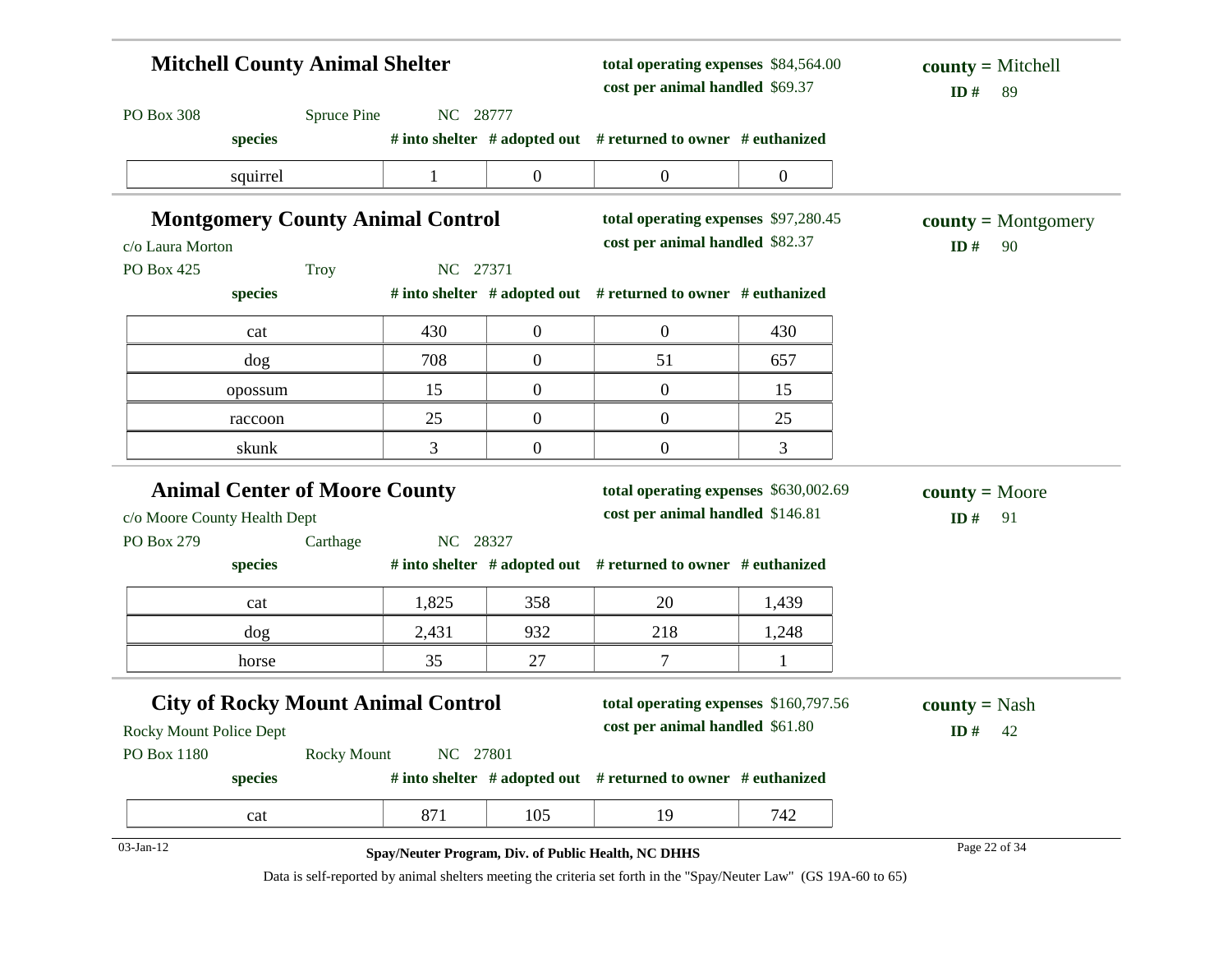### **City of Rocky Mount Animal Control** Rocky Mount Police Dept PO Box 1180 Rocky Mount NC 27801 **species # into shelter # adopted out # returned to owner # euthanized total operating expenses** \$160,797.56 **cost per animal handled**  $$ **county =** Nash dog 1,556 542 242 733 other 175 115 60 **New Hanover County Animal Control Service** New Hanover County Health Dept 180 Division Dr Wilmington NC 28401 **species # into shelter # adopted out # returned to owner # euthanized total operating expenses** \$1,220,622.00 **cost per animal handled** \$209.00 **ID #** 94 **county =** New Hanover bat  $\begin{array}{|c|c|c|c|c|c|} \hline \text{5} & \text{0} & \text{0} & \text{5} \end{array}$ cat 2,128 474 117 1,426 dog 1,900 523 651 687 fox  $1 \t 0 \t 0 \t 1$ opossum 5 0 0 5 other  $1 \t 1 \t 1 \t 0 \t 0$ rabbit 12 9 0 3 raccoon  $20$  0 0 20 **Northampton County Animal Control** Northampton County Health Dept PO Box 635 Jackson NC 27845 **species # into shelter # adopted out # returned to owner # euthanized total operating expenses** \$56,445.67 **cost per animal handled** \$92.08 **ID #** 95 **county =** Northampton cat 233 0 0 233 dog 380 0 0 375 03-Jan-12 Page 23 of 34 **Spay/Neuter Program, Div. of Public Health, NC DHHS**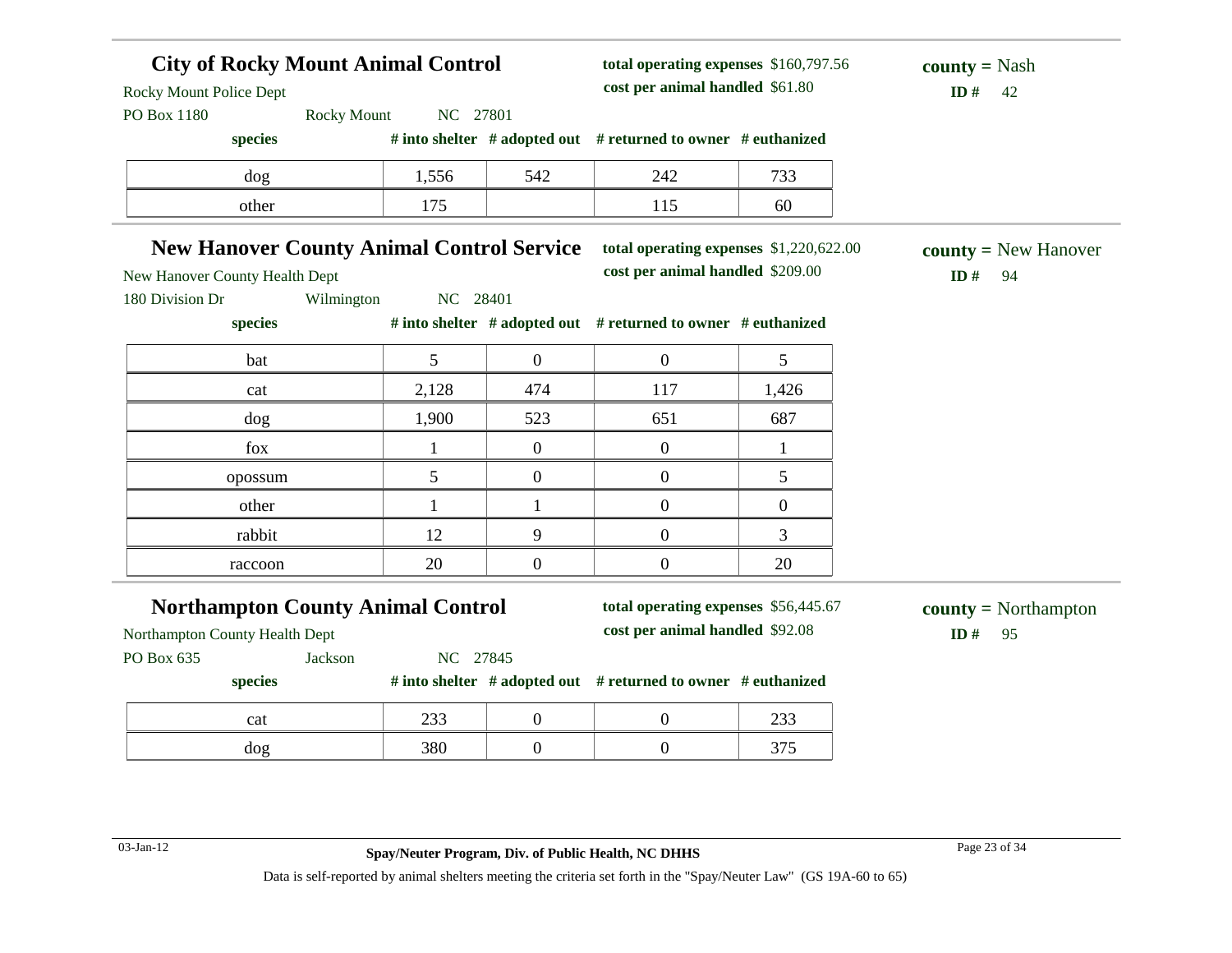### **Onslow County Animal Control**

**total operating expenses** \$713,118.00 **cost per animal handled**

 $ID#$  97 **county =** Onslow

|  | 244 Georgetown Rd |  |
|--|-------------------|--|
|--|-------------------|--|

Jacksonville NC 28540

| species       |                |                  | # into shelter # adopted out # returned to owner # euthanized |                  |
|---------------|----------------|------------------|---------------------------------------------------------------|------------------|
| bat           | $\overline{2}$ | $\boldsymbol{0}$ | $\boldsymbol{0}$                                              | $\overline{2}$   |
| bird          |                | $\boldsymbol{0}$ | 1                                                             | $\boldsymbol{0}$ |
| cat           | 3,441          | 349              | 74                                                            | 3,018            |
| dog           | 3,703          | 1,298            | 583                                                           | 1,822            |
| ferret        | $\tau$         | $\tau$           | $\boldsymbol{0}$                                              | $\boldsymbol{0}$ |
| goat          | 6              | 6                | $\overline{0}$                                                | $\boldsymbol{0}$ |
| guinea pig    | 5              | $\mathfrak{S}$   | $\boldsymbol{0}$                                              | $\boldsymbol{0}$ |
| horse         | $\overline{4}$ | $\overline{4}$   | $\boldsymbol{0}$                                              | $\boldsymbol{0}$ |
| opossum       | $\overline{2}$ | $\boldsymbol{0}$ | $\overline{2}$                                                | $\boldsymbol{0}$ |
| parakeet      |                | 1                | $\boldsymbol{0}$                                              | $\boldsymbol{0}$ |
| pig           | $\mathfrak{2}$ | $\boldsymbol{0}$ | $\overline{2}$                                                | $\boldsymbol{0}$ |
| pot belly pig |                | $\boldsymbol{0}$ | $\boldsymbol{0}$                                              | 1                |
| rabbit        | 17             | 17               | $\boldsymbol{0}$                                              | $\boldsymbol{0}$ |
| raccoon       | 28             | $\mathbf{0}$     | $\boldsymbol{0}$                                              | 28               |
| snake         | 3              | $\overline{2}$   | $\mathbf{1}$                                                  | $\boldsymbol{0}$ |

**Orange County Animal Control**

**total operating expenses** \$914,788.00 **cost per animal handled** \$207.00 **ID #** 98

**county =** Orange

PO Box 8181 Hillsborough NC 27278

### **species # into shelter # adopted out # returned to owner # euthanized**

| bird | $\sim$<br>ت سک      | $\overline{ }$ |     |       |
|------|---------------------|----------------|-----|-------|
| cat  | 2,159               | 776            | 58  | 1,265 |
| dog  | $1 \cap F$<br>2,12J | 872            | 423 | 802   |

03-Jan-12 Page 24 of 34 **Spay/Neuter Program, Div. of Public Health, NC DHHS**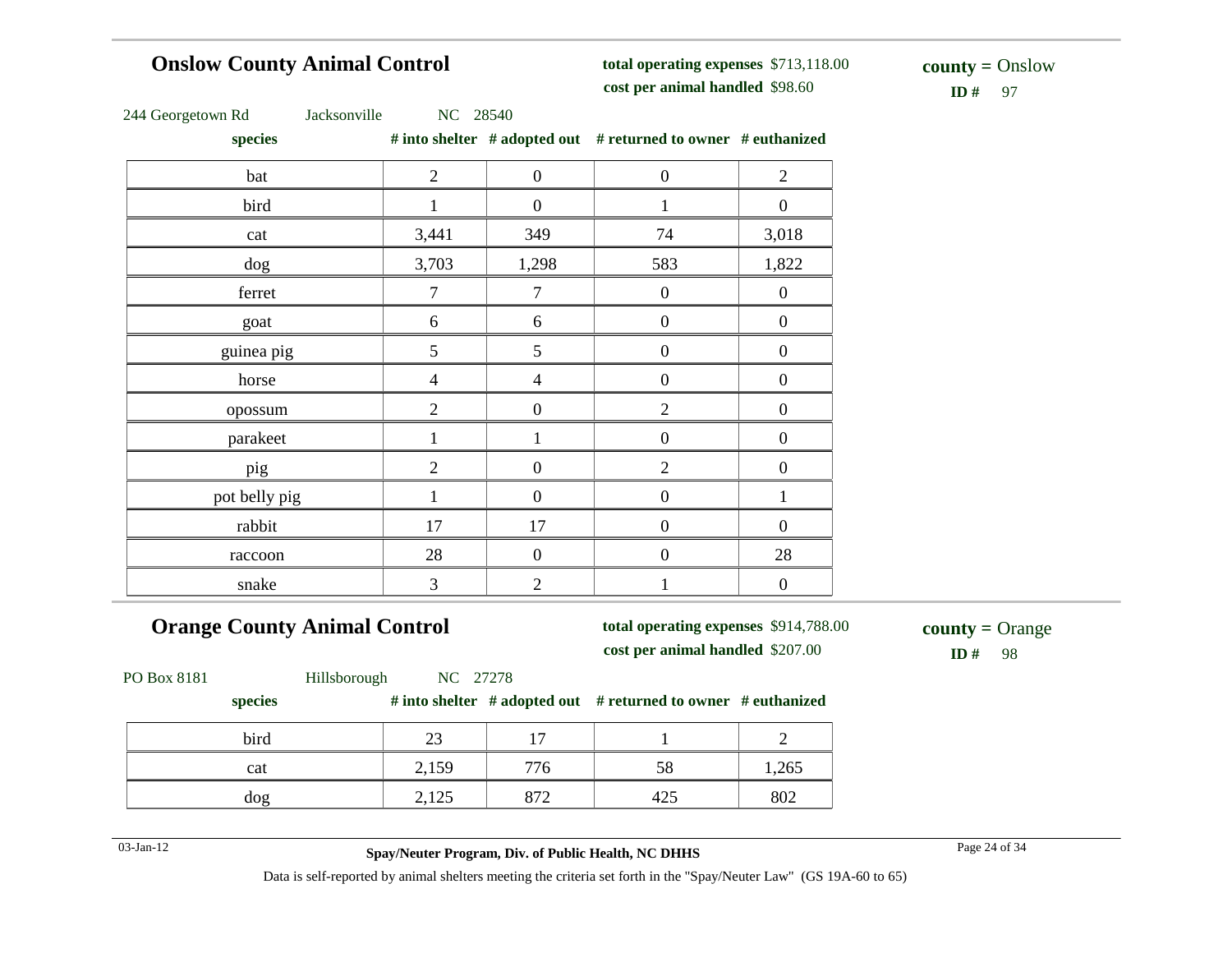| <b>Orange County Animal Control</b>             |                |              |              | total operating expenses \$914,788.00<br>cost per animal handled \$207.00 |                  | $county = Orange$<br>ID#<br>98 |  |
|-------------------------------------------------|----------------|--------------|--------------|---------------------------------------------------------------------------|------------------|--------------------------------|--|
| PO Box 8181                                     | Hillsborough   | NC 27278     |              |                                                                           |                  |                                |  |
| species                                         |                |              |              | # into shelter # adopted out # returned to owner # euthanized             |                  |                                |  |
| other                                           |                | 117          | 77           | 3                                                                         | 22               |                                |  |
| wildlife                                        |                | 275          | 28           | $\boldsymbol{0}$                                                          | 131              |                                |  |
| <b>The SPCA of NE North Carolina</b>            |                |              |              | total operating expenses \$233,687.05                                     |                  | $county = Pasquotank$          |  |
| c/o Jo Ellen Smith                              |                |              |              | cost per animal handled \$75.90                                           |                  | ID#<br>131                     |  |
| PO Box 1772                                     | Elizabeth City | NC 27906     |              |                                                                           |                  |                                |  |
| species                                         |                |              |              | # into shelter # adopted out # returned to owner # euthanized             |                  |                                |  |
| cat                                             |                | 1,868        | 311          | 36                                                                        | 1,370            |                                |  |
| dog                                             |                | 1,211        | 563          | 241                                                                       | 323              |                                |  |
| <b>SEE #23 Perquimans County Animal Control</b> |                |              |              | total operating expenses \$90,745.86                                      |                  | $county = Perquimans$          |  |
| Perquimans County Sheriff's Dept                |                |              |              | cost per animal handled \$80.00                                           |                  | ID#<br>102                     |  |
| PO Box 45                                       | Hertford       | NC 27944     |              |                                                                           |                  |                                |  |
| species                                         |                |              |              | # into shelter # adopted out # returned to owner # euthanized             |                  |                                |  |
| cat                                             |                | 450          | 13           | 1                                                                         | 436              |                                |  |
| dog                                             |                | 361          | 76           | 33                                                                        | 252              |                                |  |
| <b>Person County Animal Control</b>             |                |              |              | total operating expenses \$265,324.00                                     |                  | <b>county</b> = Person         |  |
|                                                 |                |              |              | cost per animal handled \$107.00                                          |                  | ID#<br>103                     |  |
| 2103 Chub Lake Rd<br>species                    | Roxboro        | NC 27573     |              | # into shelter # adopted out # returned to owner # euthanized             |                  |                                |  |
| cat                                             |                | 1,033        | 74           | 9                                                                         | 940              |                                |  |
| dog                                             |                | 1,427        | 144          | 62                                                                        | 1,221            |                                |  |
| fox                                             |                | $\mathbf{1}$ | $\mathbf{0}$ | $\boldsymbol{0}$                                                          | $\mathbf{1}$     |                                |  |
| horse                                           |                | 1            | $\mathbf{1}$ | $\boldsymbol{0}$                                                          | $\boldsymbol{0}$ |                                |  |
| $03$ -Jan-12                                    |                |              |              | Spay/Neuter Program, Div. of Public Health, NC DHHS                       |                  | Page 25 of 34                  |  |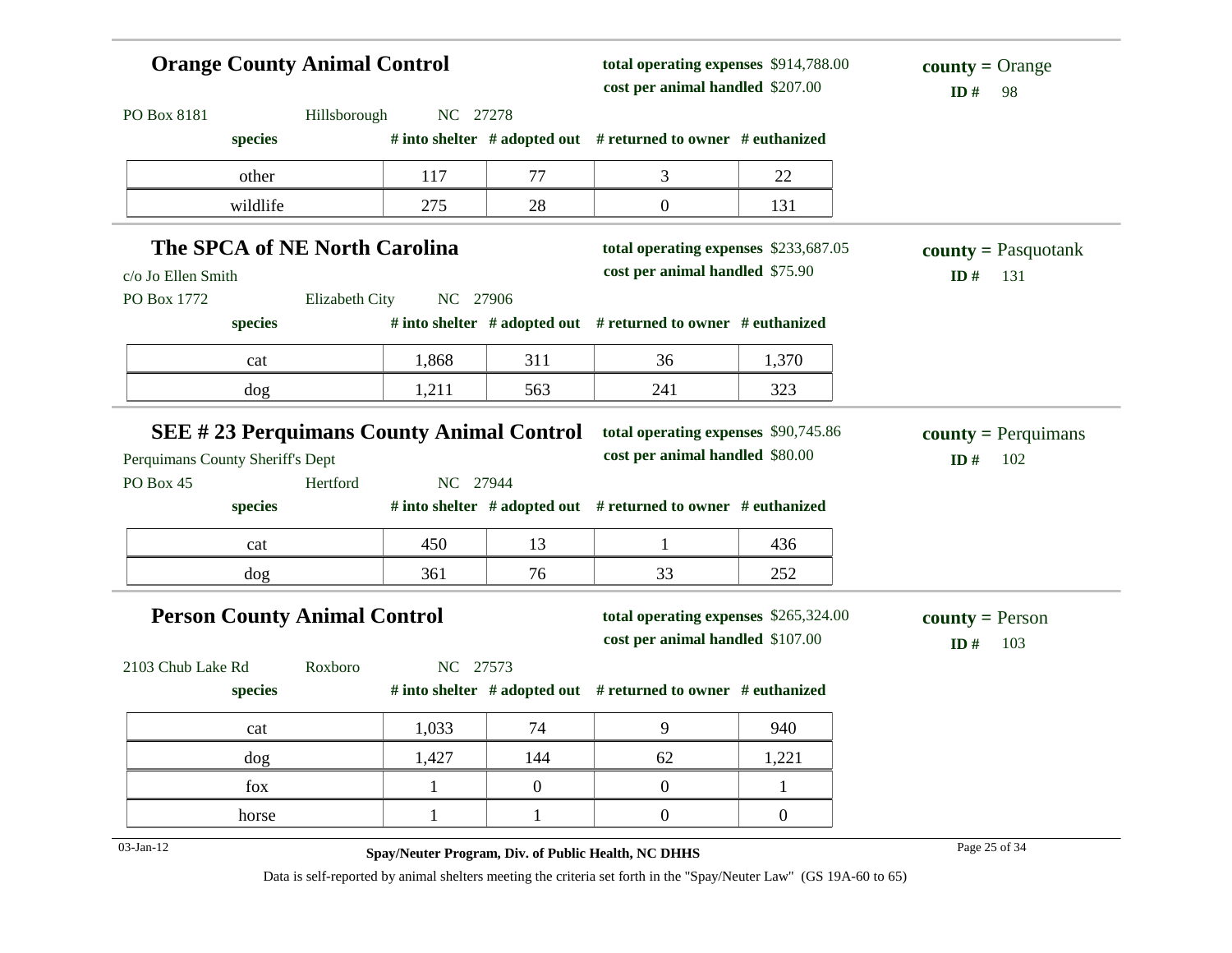### **Person County Animal Control** 2103 Chub Lake Rd Roxboro NC 27573 **species # into shelter # adopted out # returned to owner # euthanized total operating expenses** \$265,324.00 **cost per animal handled** \$107.00 **ID #** 103 **county =** Person  $\frac{1}{2}$  1izard  $\frac{3}{2}$  0 3 0 opossum 8 0 0 8 raccoon  $1 \t 1 \t 0 \t 0 \t 1$ **Pitt County Animal Control** Pitt County Animal Shelter 1717 W 5th St Greenville NC 27834 **species # into shelter # adopted out # returned to owner # euthanized total operating expenses** \$487,668.00 **cost per animal handled** \$107.75 **ID #** 104 **county =** Pitt bat 1 0 0 1 cat 1,883 317 17 1,428 dog 2,637 654 259 1,463 fox  $1 \t 0 \t 0 \t 1$ other 1 0 0 1 rabbit  $2 \t 2 \t 0 \t 0$ raccoon  $1 \t 1 \t 0 \t 0 \t 1$ **Randolph County Animal Control** Randolph County Health Dept 2222-B S Fayetteville St Asheboro NC 27203 **species # into shelter # adopted out # returned to owner # euthanized total operating expenses** \$374,140.04 **cost per animal handled** \$54.65 **ID #** 106 **county =** Randolph bat 1 5 0 0 5 cat 3,365 113 14 3,227 dog 3,410 383 257 2,754 fox  $\begin{array}{|c|c|c|c|c|} \hline 5 & 0 & 0 & 5 \ \hline \end{array}$ 03-Jan-12 Page 26 of 34 **Spay/Neuter Program, Div. of Public Health, NC DHHS**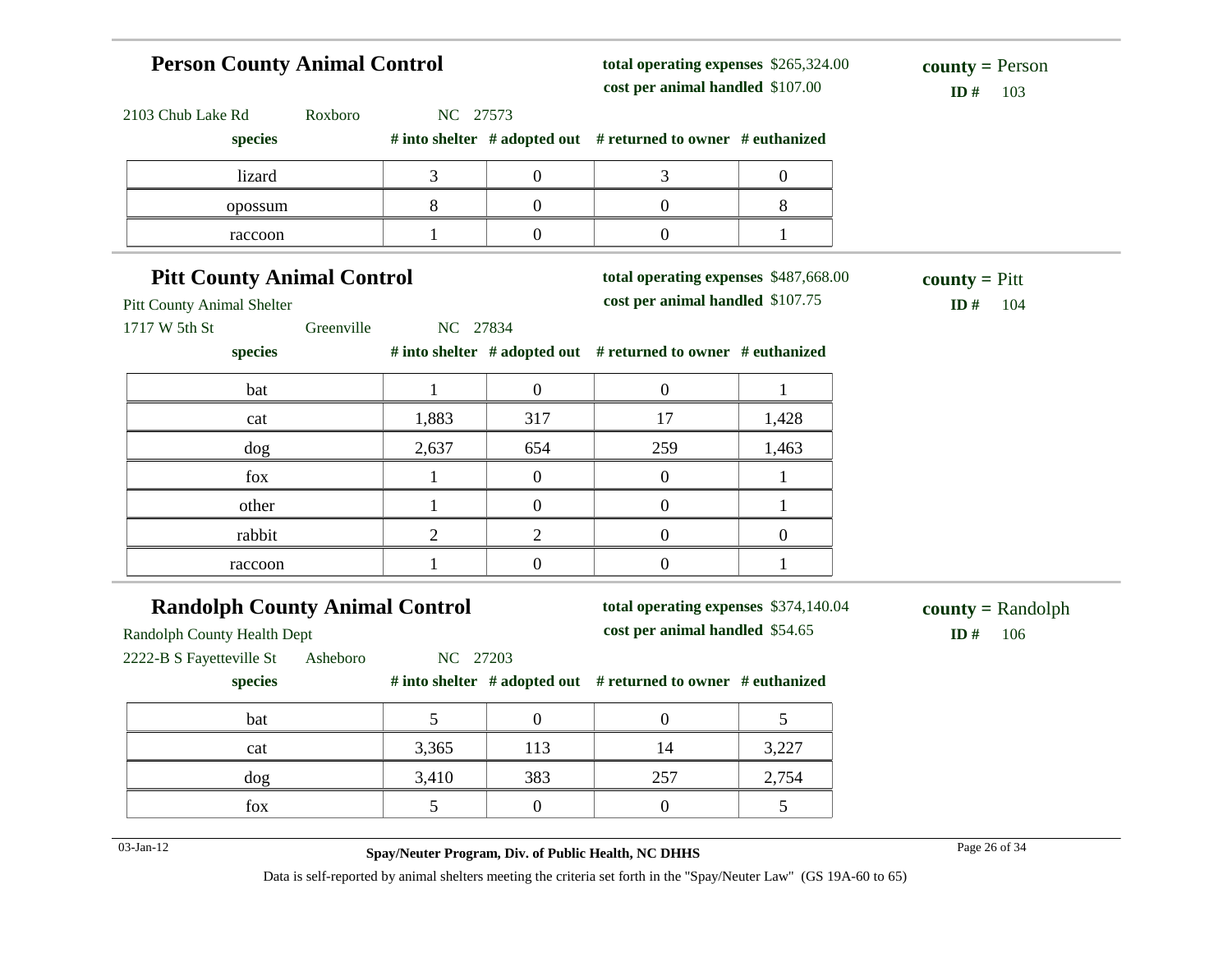### **Randolph County Animal Control** Randolph County Health Dept 2222-B S Fayetteville St Asheboro NC 27203 **species # into shelter # adopted out # returned to owner # euthanized total operating expenses** \$374,140.04 **cost per animal handled** \$54.65 **ID #** 106 **county =** Randolph goat  $\begin{array}{|c|c|c|c|c|} \hline \text{5} & \text{5} & \text{0} & \text{0} \ \hline \end{array}$ other 23 21 0 2 rabbit 1 3 3 0 0 0 raccoon and  $30$  0 0 30 **Richmond County Animal Control** Richmond County Health Dept 127 Caroline St Rockingham NC 28379 **species # into shelter # adopted out # returned to owner # euthanized total operating expenses** \$392,803.83 **cost per animal handled** \$91.93 **ID #** 107 **county =** Richmond beaver  $0 \t 0 \t 0 \t 1 \t 0$ bobcat 0 0 0 0 1 cat 1,336 197 3 1,063 chicken  $0 \t 0 \t 0 \t 2 \t 0$ dog 2,914 402 110 2,383 goat  $0 \t 1 \t 2 \t 0$ opossum 1 0 0 12 1 raccoon  $2 \t 0 \t 1 \t 0$ **Robeson County Animal Control** Robeson County Health Dept 460 Country Club Blvd Lumberton NC 28358 **species # into shelter # adopted out # returned to owner # euthanized total operating expenses** \$211,362.06 **cost per animal handled** \$36.68 **ID #** 109 **county =** Robeson cat 1,645 241 8 1,402 dog 1,117 1,114 112 2,898 03-Jan-12 Page 27 of 34 **Spay/Neuter Program, Div. of Public Health, NC DHHS**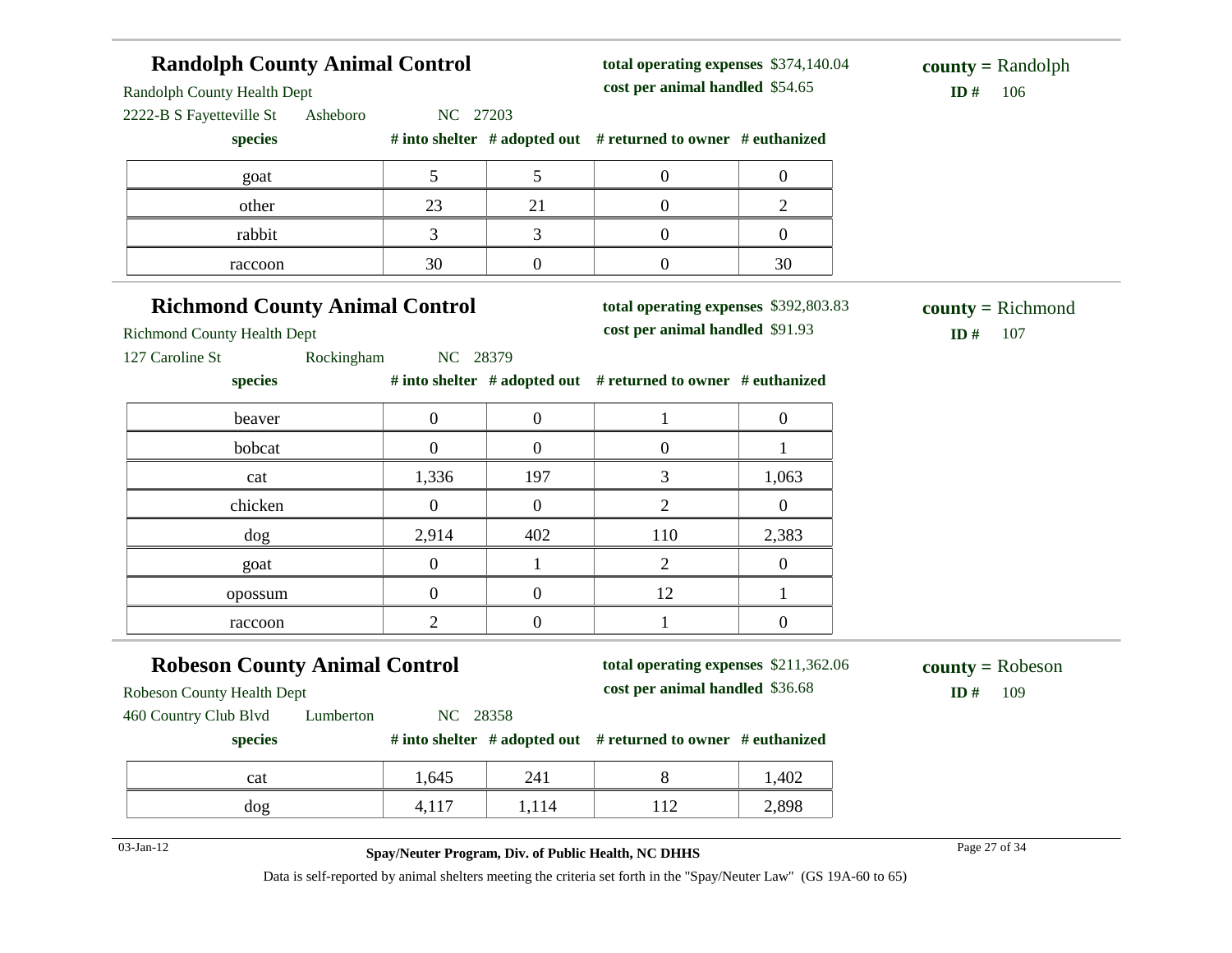### **Rockingham County Animal Control** Rockingham County Health Dept PO Box 204 Wentworth NC 27375 **species # into shelter # adopted out # returned to owner # euthanized total operating expenses** \$0.00 **cost per animal handled**  $$ **county =** Rockingham cat  $1,864$  0 0 0 dog 1,594 0 0 0 **Rowan County Animal Control** Rowan County Health Dept 1811 E Innes St Salisbury NC 28146-6030 **species # into shelter # adopted out # returned to owner # euthanized total operating expenses** \$606,229.00 **cost per animal handled** \$76.00 **ID #** 111 **county =** Rowan bat 1 54 0 0 1 43 bird 2 0 1 1 buzzard  $\begin{array}{ccccccc} & 2 & 0 & 1 & 0 \end{array}$ cat 14,079 133 16 3,480 chicken 1 1 1 0 0 0  $\text{row}$  1 1 0 0 coyote  $1 \t 0 \t 0 \t 1$ deer 5 0 0 3 dog 3,604 613 341 2,422 duck  $1 \quad 1 \quad 1 \quad 0 \quad 0$ ferret  $1 \quad 1 \quad 1 \quad 0 \quad 0$ fox  $10 \t 10 \t 0 \t 0 \t 7$ goat 13 0 12 0 groundhog  $\begin{array}{cccc} 3 & 0 & 0 \\ 3 & 3 & 0 \end{array}$ guinea pig  $1 \t 1 \t 1 \t 0 \t 0$ horse 1 1 1 0 0 0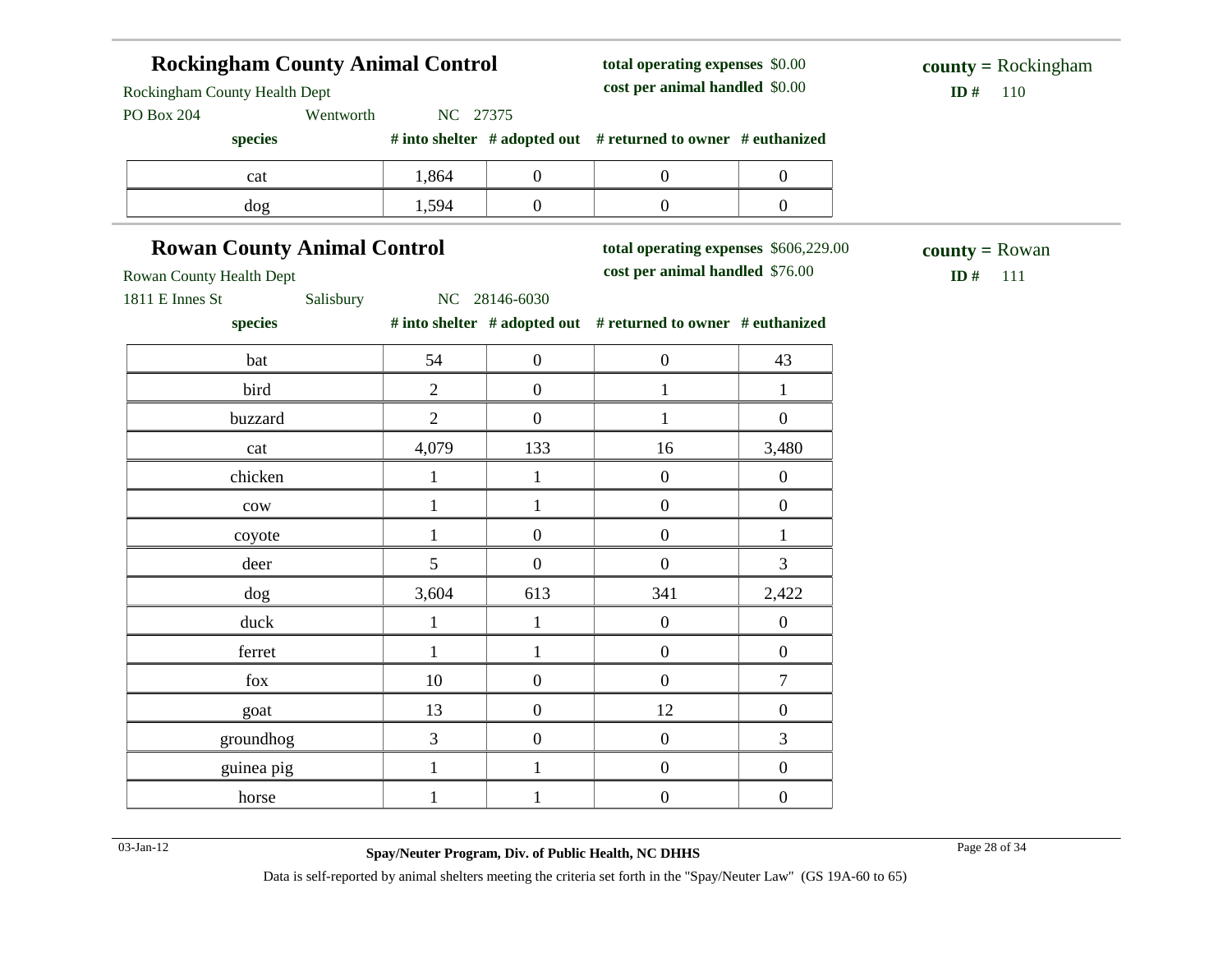| <b>Rowan County Animal Control</b><br>Rowan County Health Dept                                                |                                                     |                  |                                                                          | total operating expenses \$606,229.00<br>cost per animal handled \$76.00 |                                     |  |
|---------------------------------------------------------------------------------------------------------------|-----------------------------------------------------|------------------|--------------------------------------------------------------------------|--------------------------------------------------------------------------|-------------------------------------|--|
| 1811 E Innes St<br>Salisbury<br>species                                                                       | NC 28146-6030                                       |                  | # into shelter # adopted out # returned to owner # euthanized            |                                                                          | ID $#$<br>111                       |  |
| mouse                                                                                                         | $\mathbf{1}$                                        | $\mathbf{0}$     | $\mathbf{1}$                                                             | $\overline{0}$                                                           |                                     |  |
| opossum                                                                                                       | 24                                                  | $\mathbf{0}$     | $\overline{7}$                                                           | 17                                                                       |                                     |  |
| owl                                                                                                           | $\overline{2}$                                      | $\boldsymbol{0}$ | $\mathbf{2}$                                                             | $\overline{0}$                                                           |                                     |  |
| pig                                                                                                           | 6                                                   | 6                | $\overline{0}$                                                           | $\boldsymbol{0}$                                                         |                                     |  |
| pigeon                                                                                                        | 6                                                   | 6                | $\boldsymbol{0}$                                                         | $\overline{0}$                                                           |                                     |  |
| rabbit                                                                                                        | 5                                                   | 3                | $\boldsymbol{0}$                                                         | $\mathbf{1}$                                                             |                                     |  |
| raccoon                                                                                                       | 51                                                  | $\boldsymbol{0}$ | $\boldsymbol{0}$                                                         | 47                                                                       |                                     |  |
| sheep                                                                                                         | $\mathbf{1}$                                        | $\mathbf{0}$     | $\overline{0}$                                                           | $\boldsymbol{0}$                                                         |                                     |  |
| skunk                                                                                                         | 16                                                  | $\boldsymbol{0}$ | $\overline{0}$                                                           | 6                                                                        |                                     |  |
| snake                                                                                                         | 9                                                   | $\mathbf{0}$     | 9                                                                        | $\overline{0}$                                                           |                                     |  |
| turkey                                                                                                        | 1                                                   | $\overline{0}$   | $\overline{0}$                                                           | $\mathbf{1}$                                                             |                                     |  |
| <b>Rutherford County Animal Control</b><br>Rutherford County Sheriff's Dept<br>289 N Main St<br>Rutherfordton | NC 28139                                            |                  | total operating expenses \$194,942.00<br>cost per animal handled \$45.42 |                                                                          | $county = Rutherford$<br>ID#<br>112 |  |
| species                                                                                                       |                                                     |                  | # into shelter # adopted out # returned to owner # euthanized            |                                                                          |                                     |  |
| cat                                                                                                           | 1,760                                               | $\boldsymbol{0}$ | $\boldsymbol{0}$                                                         | $\overline{0}$                                                           |                                     |  |
| dog                                                                                                           | 2,532                                               | 874              | 209                                                                      | 3,092                                                                    |                                     |  |
| <b>Scotland Co. Humane Society</b>                                                                            |                                                     |                  | total operating expenses \$174,583.99<br>cost per animal handled \$95.35 |                                                                          | $county = Scotland$<br>ID#<br>130   |  |
| Laurinburg<br>1401 West Blvd<br>species                                                                       | NC 28352                                            |                  | # into shelter # adopted out # returned to owner # euthanized            |                                                                          |                                     |  |
| cat                                                                                                           | 602                                                 | 112              | 16                                                                       | 437                                                                      |                                     |  |
| 03-Jan-12                                                                                                     | Spay/Neuter Program, Div. of Public Health, NC DHHS |                  |                                                                          |                                                                          | Page 29 of 34                       |  |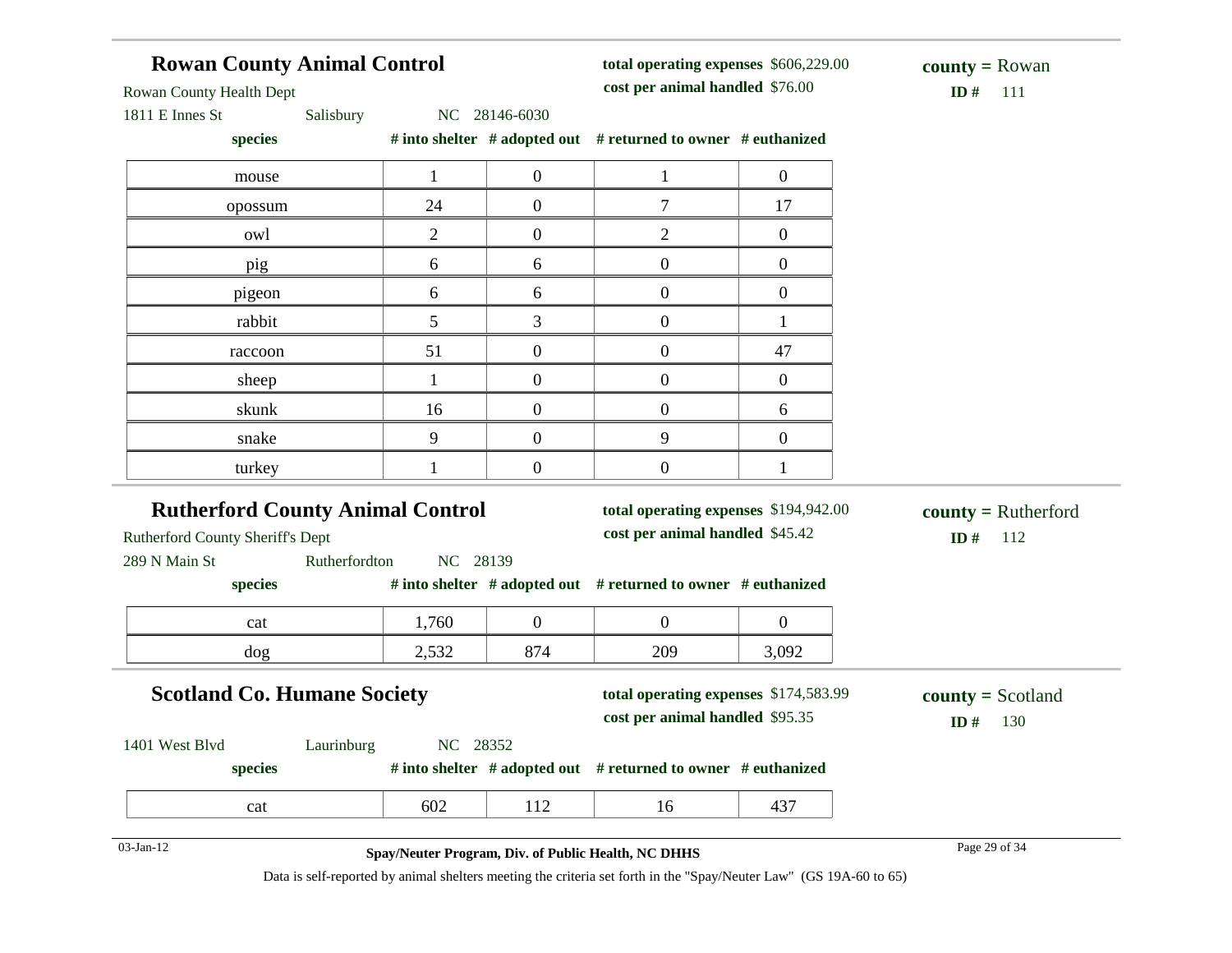| <b>Scotland Co. Humane Society</b>  |            |          |                | total operating expenses \$174,583.99<br>cost per animal handled \$95.35 |                  | $county = Scotland$<br>ID#<br>130 |  |
|-------------------------------------|------------|----------|----------------|--------------------------------------------------------------------------|------------------|-----------------------------------|--|
| 1401 West Blvd                      | Laurinburg | NC 28352 |                |                                                                          |                  |                                   |  |
| species                             |            |          |                | # into shelter $#$ adopted out $#$ returned to owner $#$ euthanized      |                  |                                   |  |
| dog                                 |            | 1,229    | 258            | 129                                                                      | 829              |                                   |  |
| <b>Stanly County Animal Control</b> |            |          |                | total operating expenses \$335,216.33                                    |                  | <b>county</b> = Stanly            |  |
| <b>Stanly County Health Dept</b>    |            |          |                | cost per animal handled \$107.40                                         |                  | ID#<br>115                        |  |
| 1000 N First St Ste 3               | Albemarle  | NC 28001 |                |                                                                          |                  |                                   |  |
| species                             |            |          |                | # into shelter # adopted out # returned to owner # euthanized            |                  |                                   |  |
| cat                                 |            | 1,805    | 123            | 18                                                                       | 1,664            |                                   |  |
| dog                                 |            | 1,357    | 301            | 155                                                                      | 901              |                                   |  |
| <b>Stokes County Animal Control</b> |            |          |                | total operating expenses \$189,322.00                                    |                  | $county = Stokes$                 |  |
| <b>Stokes County Animal Shelter</b> |            |          |                | cost per animal handled \$71.74                                          |                  | ID#<br>116                        |  |
| 1999 Sizemore Rd                    | Germanton  | NC 27019 |                |                                                                          |                  |                                   |  |
| species                             |            |          |                | # into shelter # adopted out # returned to owner # euthanized            |                  |                                   |  |
| cat                                 |            | 1,284    | 112            | 19                                                                       | 963              |                                   |  |
| dog                                 |            | 1,355    | 257            | 87                                                                       | 1,126            |                                   |  |
| <b>Surry County Animal Control</b>  |            |          |                | total operating expenses \$350,497.19                                    |                  | $county = Surry$                  |  |
| <b>Surry County Health Dept</b>     |            |          |                | cost per animal handled \$69.86                                          |                  | ID#<br>118                        |  |
| 118 Hamby Rd                        | Dobson     | NC 27017 |                |                                                                          |                  |                                   |  |
| species                             |            |          |                | # into shelter # adopted out # returned to owner # euthanized            |                  |                                   |  |
| cat                                 |            | 1,932    | 70             | 9                                                                        | 1,761            |                                   |  |
| dog                                 |            | 3,075    | 344            | 62                                                                       | 2,482            |                                   |  |
| other                               |            | 10       | $\overline{0}$ | 10                                                                       | $\boldsymbol{0}$ |                                   |  |

03-Jan-12 Page 30 of 34 **Spay/Neuter Program, Div. of Public Health, NC DHHS**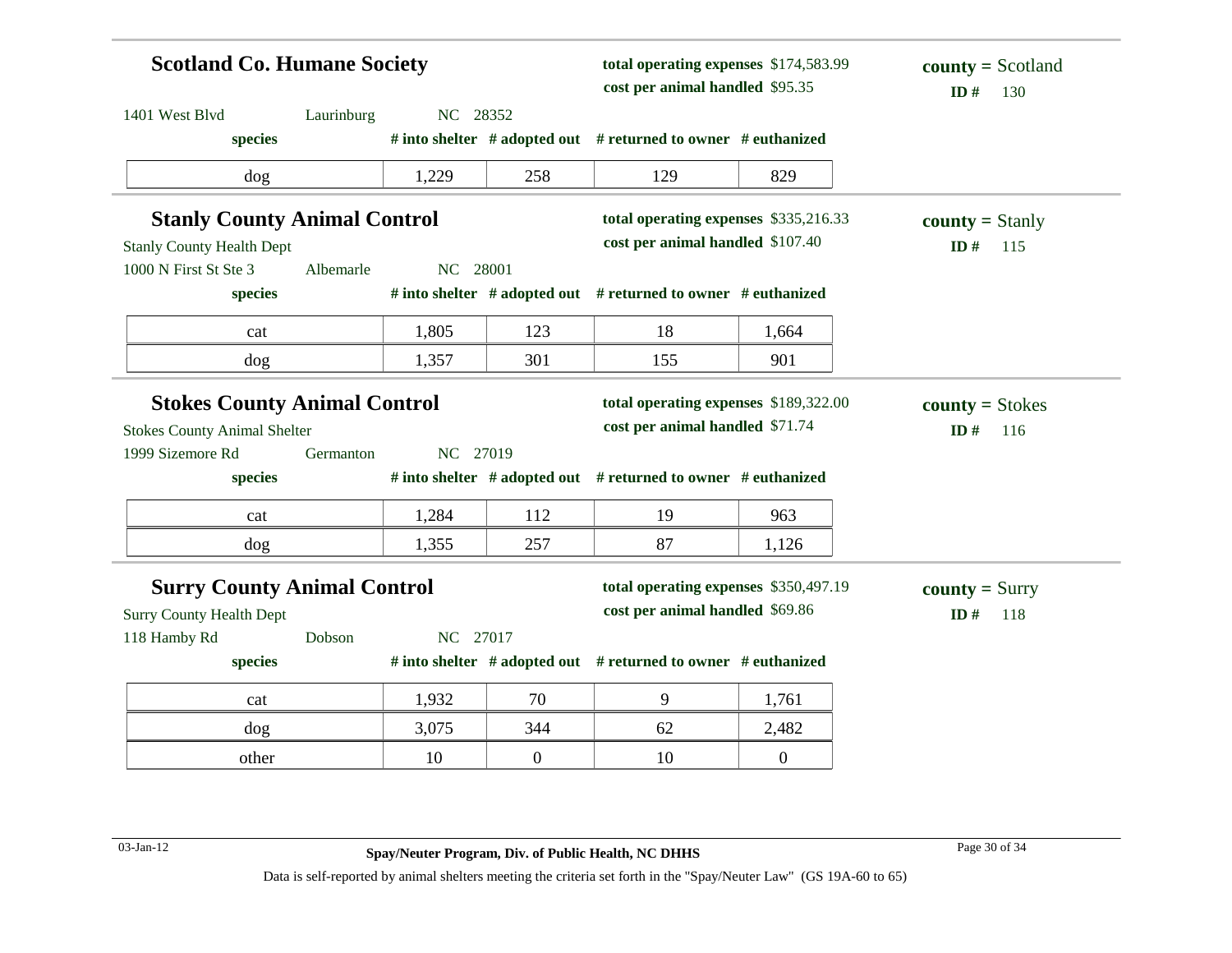| <b>Transylvania County Animal Control</b>    |                |                  | total operating expenses \$65,657.00                          |                  | $county = Transylvania$ |
|----------------------------------------------|----------------|------------------|---------------------------------------------------------------|------------------|-------------------------|
| Transylvania Co. Health Dept                 |                |                  | cost per animal handled \$73.94                               |                  | ID#<br>143              |
| 203 E Morgan St<br><b>Brevard</b>            | NC 28712       |                  |                                                               |                  |                         |
| species                                      |                |                  | # into shelter # adopted out # returned to owner # euthanized |                  |                         |
| cat                                          | 279            | 46               | 6                                                             | 247              |                         |
| dog                                          | 608            | 134              | 51                                                            | 432              |                         |
| <b>Union County Animal Control NO Report</b> |                |                  | total operating expenses \$168,225.00                         |                  | $county = Union$        |
| <b>Union County Sheriff's Office</b>         |                |                  | cost per animal handled \$168.23                              |                  | ID#<br>145              |
| Monroe                                       | NC 28110       |                  |                                                               |                  |                         |
| species                                      |                |                  | # into shelter # adopted out # returned to owner # euthanized |                  |                         |
| bat                                          | 6              | $\boldsymbol{0}$ | $\overline{0}$                                                | 6                |                         |
| bird                                         | 19             | 15               |                                                               | $\overline{4}$   |                         |
| cat                                          | 3,571          | 198              | 17                                                            | 3,292            |                         |
| $_{\text{cow}}$                              | $\mathbf{1}$   | $\mathbf{1}$     | $\overline{0}$                                                | $\mathbf{0}$     |                         |
| deer                                         | $\tau$         | 5                | $\overline{0}$                                                | $\overline{2}$   |                         |
| dog                                          | 3,234          | 556              | 306                                                           | 2,222            |                         |
| ferret                                       | 9              | 7                |                                                               | 1                |                         |
| fox                                          | 5              | $\boldsymbol{0}$ | $\boldsymbol{0}$                                              | $\overline{2}$   |                         |
| goat                                         | $\overline{3}$ | $\overline{2}$   | $\overline{0}$                                                | $\mathbf{1}$     |                         |
| opossum                                      | 26             | $\boldsymbol{0}$ | $\overline{0}$                                                | 26               |                         |
| pig                                          | 3              | 3                | $\overline{0}$                                                | $\boldsymbol{0}$ |                         |
| rabbit                                       | 18             | $\boldsymbol{0}$ | $\overline{0}$                                                | $\overline{0}$   |                         |
| raccoon                                      | 47             | $\boldsymbol{0}$ | $\boldsymbol{0}$                                              | 39               |                         |
| rodent                                       | 20             | 12               | $\boldsymbol{0}$                                              | 8                |                         |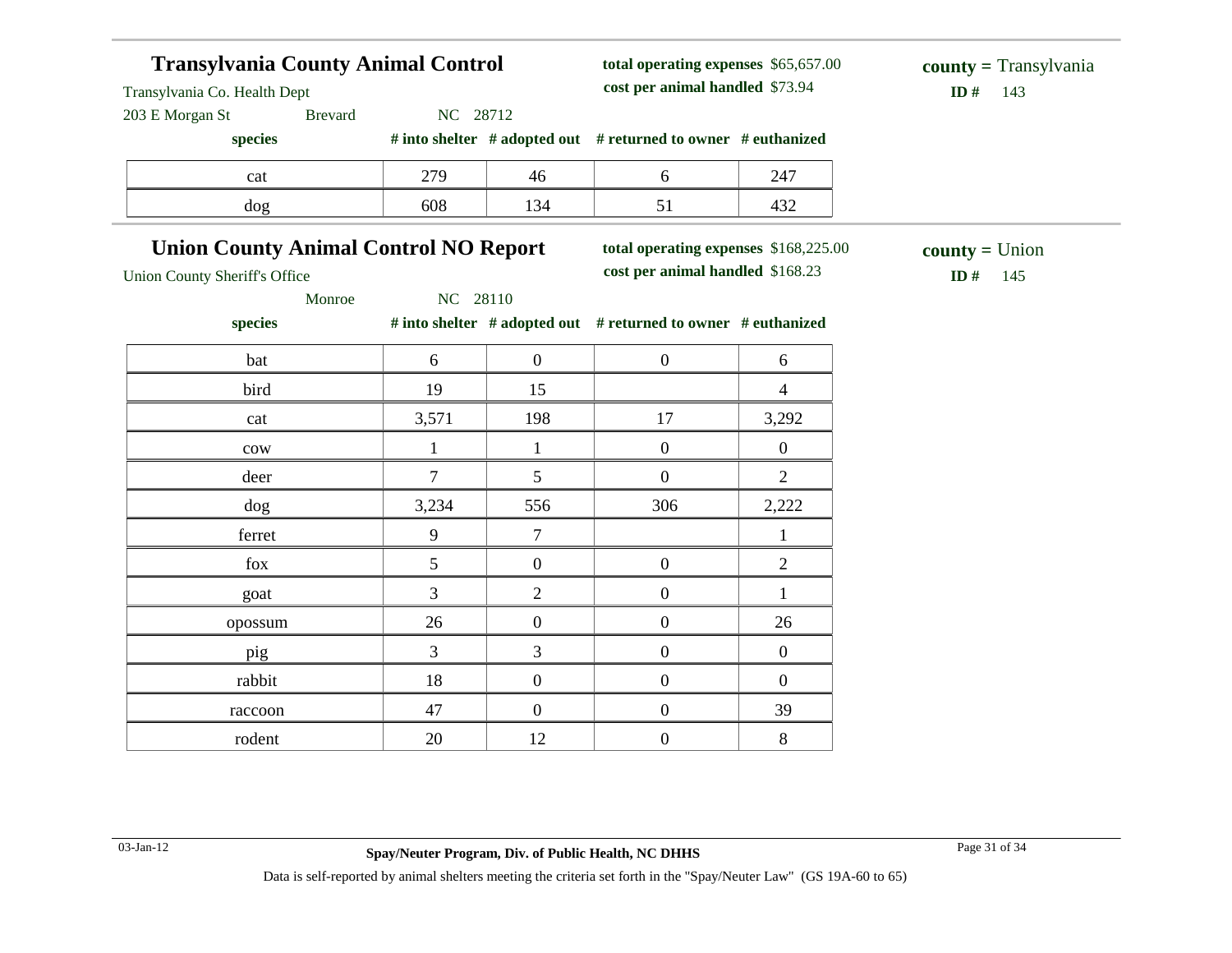## **Union County Animal Shelter**

**total operating expenses** \$1,172,530.00 **cost per animal handled**

 $ID# 146$ **county =** Union

Union County Sheriff's Office-Shelter

3340 Presson Rd Monroe NC 28112

**species # into shelter # adopted out # returned to owner # euthanized**

| $\mathcal{L}_{\text{PCLLS}}$ |                |                  | $\theta$ modern $\theta$ and $\theta$ and $\theta$ and $\theta$ and $\theta$ and $\theta$ and $\theta$ and $\theta$ and $\theta$ and $\theta$ and $\theta$ and $\theta$ and $\theta$ and $\theta$ and $\theta$ and $\theta$ and $\theta$ and $\theta$ and $\theta$ and $\theta$ and $\theta$ and $\theta$ and $\theta$ and $\$ |                  |
|------------------------------|----------------|------------------|--------------------------------------------------------------------------------------------------------------------------------------------------------------------------------------------------------------------------------------------------------------------------------------------------------------------------------|------------------|
| bat                          | 6              | $\boldsymbol{0}$ | $\boldsymbol{0}$                                                                                                                                                                                                                                                                                                               | 6                |
| bird                         | 19             | 15               | $\boldsymbol{0}$                                                                                                                                                                                                                                                                                                               | $\overline{4}$   |
| cat                          | 3,571          | 198              | 17                                                                                                                                                                                                                                                                                                                             | 3,292            |
| ${\rm\bf conv}$              | 1              | $\mathbf{1}$     | $\boldsymbol{0}$                                                                                                                                                                                                                                                                                                               | $\boldsymbol{0}$ |
| coyote                       | 1              | $\overline{0}$   | $\boldsymbol{0}$                                                                                                                                                                                                                                                                                                               | $\mathbf{1}$     |
| deer                         | $\overline{7}$ | $\mathfrak{S}$   |                                                                                                                                                                                                                                                                                                                                | $\sqrt{2}$       |
| dog                          | 3,234          | 556              | 306                                                                                                                                                                                                                                                                                                                            | 2,222            |
| ferret                       | 9              | $\overline{7}$   | $\boldsymbol{0}$                                                                                                                                                                                                                                                                                                               | $\mathbf{1}$     |
| fox                          | 5              | $\boldsymbol{0}$ | $\boldsymbol{0}$                                                                                                                                                                                                                                                                                                               | $\overline{2}$   |
| goat                         | $\overline{3}$ | $\overline{2}$   | $\overline{0}$                                                                                                                                                                                                                                                                                                                 | 1                |
| opossum                      | 26             | $\boldsymbol{0}$ | $\boldsymbol{0}$                                                                                                                                                                                                                                                                                                               | 26               |
| pig                          | $\overline{3}$ | $\overline{3}$   | $\boldsymbol{0}$                                                                                                                                                                                                                                                                                                               | $\boldsymbol{0}$ |
| rabbit                       | 18             | $\boldsymbol{0}$ | $\boldsymbol{0}$                                                                                                                                                                                                                                                                                                               | $\boldsymbol{0}$ |
| raccoon                      | 47             | $\overline{0}$   | $\boldsymbol{0}$                                                                                                                                                                                                                                                                                                               | 39               |
| rodent                       | 20             | 12               | $\boldsymbol{0}$                                                                                                                                                                                                                                                                                                               | $8\,$            |

### **Wake County Animal Control & Shelter**

**total operating expenses** \$1,215,815.66 **cost per animal handled** \$106.80 **ID #** 148

**county =** Wake

Mike Williams Director

PO Box 550 Raleigh NC 27602

### **species # into shelter # adopted out # returned to owner # euthanized**

| cat   | 5,655 | 890   | 70  | 4,393 |
|-------|-------|-------|-----|-------|
| dog   | 5,345 | 2,291 | 663 | 2,229 |
| other | 383   | 70    |     | 137   |

03-Jan-12 Page 32 of 34 **Spay/Neuter Program, Div. of Public Health, NC DHHS**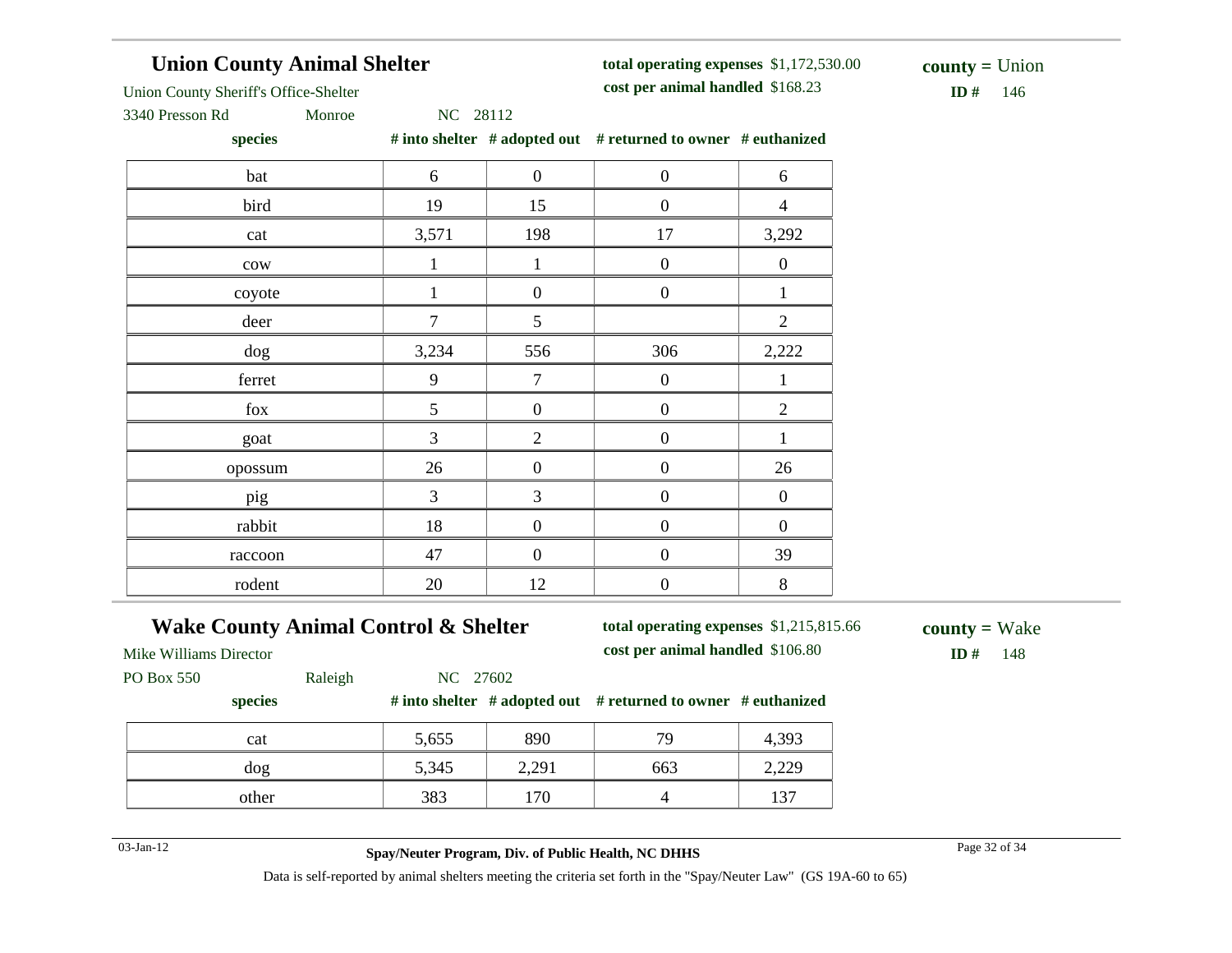|                                              | <b>Warren County Animal Shelter</b>  |              |                  | total operating expenses \$222,575.00<br>cost per animal handled \$217.78 |              | <b>county</b> = Warren<br>ID#         |
|----------------------------------------------|--------------------------------------|--------------|------------------|---------------------------------------------------------------------------|--------------|---------------------------------------|
| Warren County Manager's Office<br>PO Box 619 | Warrenton<br>species                 | NC 27589     |                  | # into shelter # adopted out # returned to owner # euthanized             |              | 149                                   |
|                                              | cat                                  | 284          | 46               | $\overline{4}$                                                            | 216          |                                       |
|                                              | dog                                  | 738          | 101              | $\boldsymbol{0}$                                                          | 310          |                                       |
|                                              | <b>Watauga County Animal Control</b> |              |                  | total operating expenses \$213,170.00<br>cost per animal handled \$144.23 |              | <b>county</b> = Watauga<br>ID#<br>151 |
| Courthouse Box 23                            | <b>Boone</b>                         | NC 28607     |                  |                                                                           |              |                                       |
|                                              | species                              |              |                  | # into shelter $#$ adopted out $#$ returned to owner $#$ euthanized       |              |                                       |
|                                              | cat                                  | 633          | 146              | 25                                                                        | 307          |                                       |
|                                              | dog                                  | 845          | 275              | 153                                                                       | 67           |                                       |
|                                              | other                                | $\mathbf{1}$ | $\boldsymbol{0}$ | $\boldsymbol{0}$                                                          | $\mathbf{1}$ |                                       |
|                                              |                                      |              |                  |                                                                           |              |                                       |
|                                              | <b>Wilkes County Animal Control</b>  |              |                  | total operating expenses \$434,109.00                                     |              | $county = Wilkes$                     |
|                                              | Wilkesboro                           | NC 28697     |                  | cost per animal handled \$68.32                                           |              | ID#<br>154                            |
|                                              | species                              |              |                  | # into shelter # adopted out # returned to owner # euthanized             |              |                                       |
| 408 Call St                                  | cat                                  | 2,888        | 384              | 9                                                                         | 2,698        |                                       |
|                                              | dog                                  | 3,709        | 1,008            | 278                                                                       | 2,832        |                                       |
|                                              | <b>Yadkin County Animal Control</b>  |              |                  | total operating expenses \$187,956.00<br>cost per animal handled \$90.58  |              | $county = Yadkin$<br>ID#<br>156       |
| PO Box 1688                                  | Yadkinville                          | NC 27055     |                  |                                                                           |              |                                       |
|                                              | species                              |              |                  | # into shelter # adopted out # returned to owner # euthanized             |              |                                       |
|                                              | cat                                  | 1,136        | 8                | 6                                                                         | 1,122        |                                       |

03-Jan-12 Page 33 of 34 **Spay/Neuter Program, Div. of Public Health, NC DHHS**